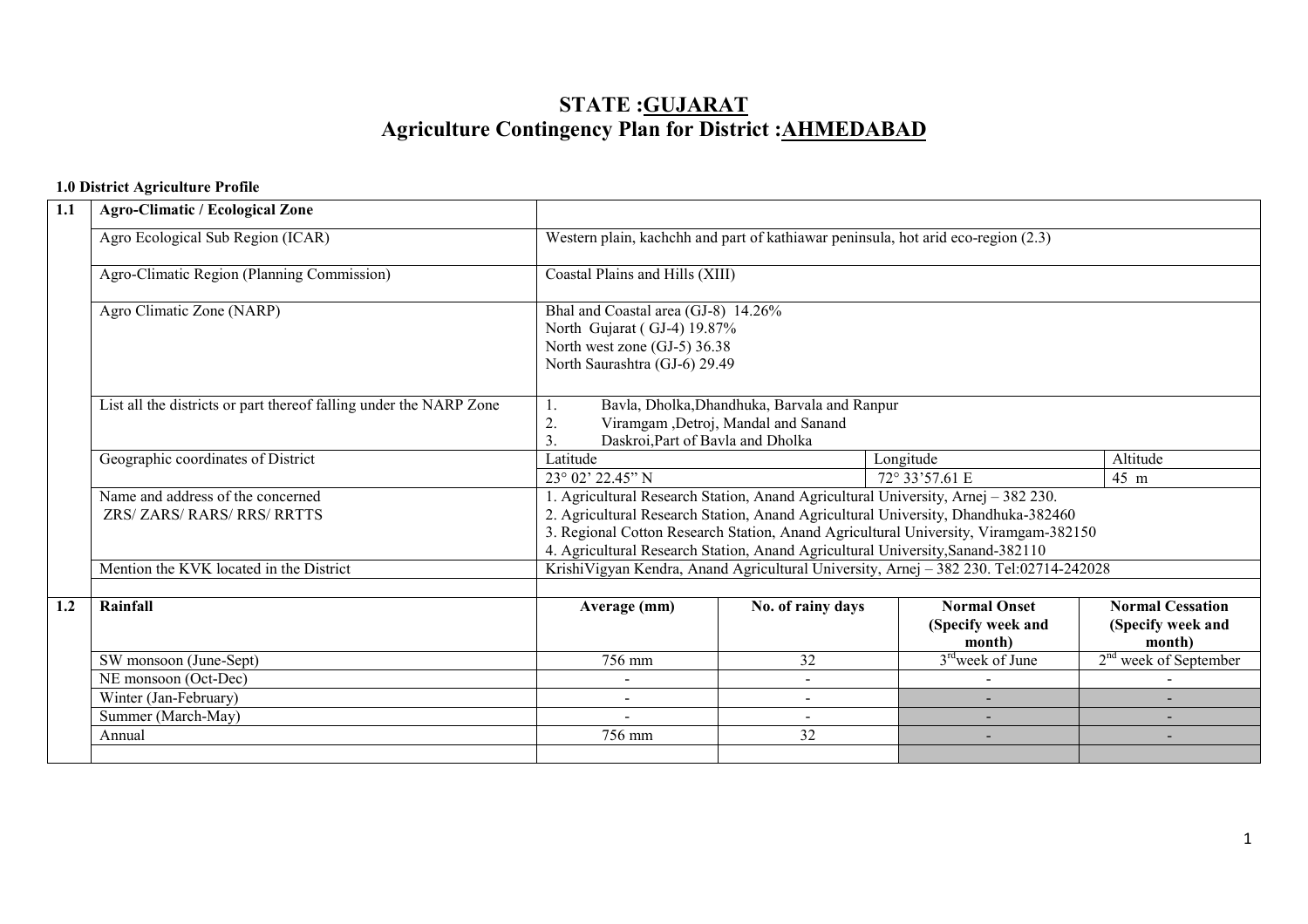| 1.3 | Land use pattern of                                  | Geographical | <i>L</i> ultivatable | Forest | Land under non-  | Permanent | Cultivable   | Land under       | Barren and        | `urrent | Other   |
|-----|------------------------------------------------------|--------------|----------------------|--------|------------------|-----------|--------------|------------------|-------------------|---------|---------|
|     | the district (Latest                                 | area         | Land.                | area   | agricultural use | pastures  | wasteland    | misc. tree crops | uncultivable land | fallows | fallows |
|     | <b>Statistics</b> )                                  |              | ha                   |        |                  |           |              | and groves       |                   |         |         |
|     | Area (000' ha)                                       | 793          | 527                  |        | 70               | 20<br>2.  | $\cap$<br>40 |                  | 66                | −.      |         |
|     | . Gandhinagar<br>Source: Directorate of Agriculture, |              |                      |        |                  |           |              |                  |                   |         |         |

| 1.4 | <b>Major Soils</b> | Area (lakh ha) | Percent (%) of total |
|-----|--------------------|----------------|----------------------|
|     | . Black soil       | 84.0           | 15.64                |
|     | 2. Medium black    | 284.9          | 52.9                 |
|     | 3. Sandy loam      | 159.0          | 29.59                |
|     | . Sandv            | 10.0           | 1.86                 |
|     | Others (Specify)   |                |                      |

| $\cdot\cdot$ | <b>Agricultural Land use</b> | Area (000 ha) | Cropping Intensity % |
|--------------|------------------------------|---------------|----------------------|
|              | Net sown Area                | 499.0         | 137.0%               |
|              | Area sown more than once     | 185.0         |                      |
|              | Gross cropped area           | 684.0         |                      |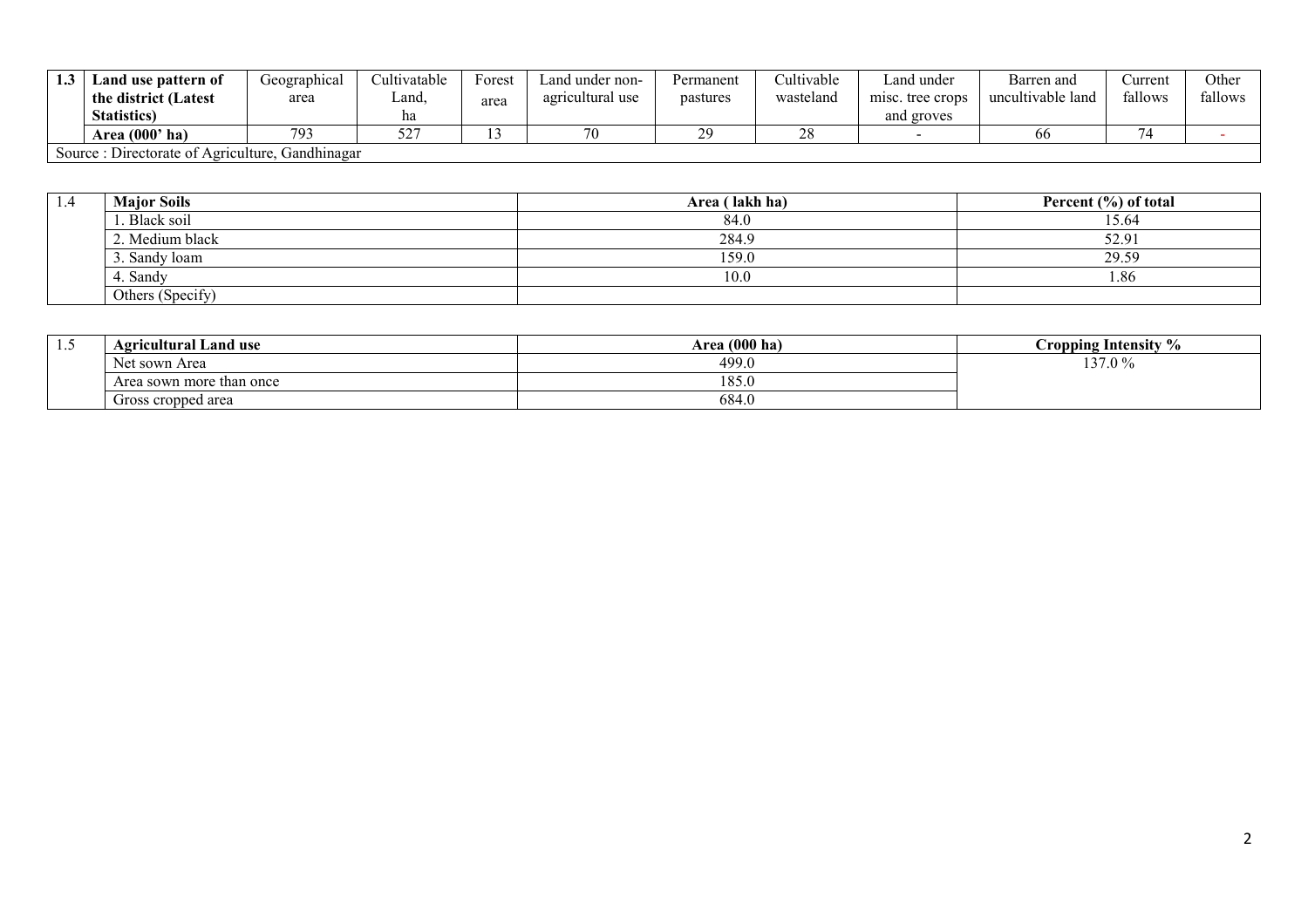| 1.6 | Irrigation                                                                                              | Area ('000 ha)           |                |                                    |  |  |  |  |
|-----|---------------------------------------------------------------------------------------------------------|--------------------------|----------------|------------------------------------|--|--|--|--|
|     | Net irrigated area                                                                                      |                          | 185.0          |                                    |  |  |  |  |
|     | Gross irrigated area                                                                                    | 185.0                    |                |                                    |  |  |  |  |
|     | Rainfed area                                                                                            | 314.0                    |                |                                    |  |  |  |  |
|     | <b>Sources of Irrigation</b>                                                                            | <b>Number</b>            | Area ('000 ha) | Percentage of total irrigated area |  |  |  |  |
|     | Canals                                                                                                  |                          | 43.68          | 23.77                              |  |  |  |  |
|     | Tanks                                                                                                   | 66                       | 15.64          | 8.48                               |  |  |  |  |
|     | Open wells                                                                                              | 6295                     | 37.00          | 20.00                              |  |  |  |  |
|     | Bore wells                                                                                              | 24.55                    | 83.00          | 44.98                              |  |  |  |  |
|     | Lift irrigation                                                                                         |                          | 0.20           |                                    |  |  |  |  |
|     | Micro-irrigation                                                                                        |                          |                |                                    |  |  |  |  |
|     | <b>Total Irrigated Area</b>                                                                             |                          | 188.50         |                                    |  |  |  |  |
|     | Pump sets                                                                                               | 8284                     |                |                                    |  |  |  |  |
|     | No. of Tractors                                                                                         | 8017                     |                |                                    |  |  |  |  |
|     | Other sources :                                                                                         |                          |                |                                    |  |  |  |  |
|     | Farm pond,                                                                                              | 7900                     | 5.00           | 2.71                               |  |  |  |  |
|     | Groundwater availability and use* (Data source:<br><b>State/Central Ground water Department /Board)</b> | No. of blocks/Tehsils    |                | $(\% )$ area                       |  |  |  |  |
|     | Over exploited                                                                                          | $\blacksquare$           |                |                                    |  |  |  |  |
|     | Critical                                                                                                | $\overline{\phantom{0}}$ |                |                                    |  |  |  |  |
|     | Semi-critical                                                                                           | $8\,$                    |                | 72.00%                             |  |  |  |  |
|     | Safe                                                                                                    | $\sim$                   |                |                                    |  |  |  |  |
|     | Wastewater availability and use                                                                         | $\overline{\phantom{a}}$ |                |                                    |  |  |  |  |
|     | Ground water quality                                                                                    | Sefe to doubtful         |                |                                    |  |  |  |  |
|     | *Over-exploited: groundwater utilization > 100%; critical: 90-100%; semi-critical: 70-90%; safe: <70%   |                          |                |                                    |  |  |  |  |
|     | Source : Director of Agriculture, Gandhinagar                                                           |                          |                |                                    |  |  |  |  |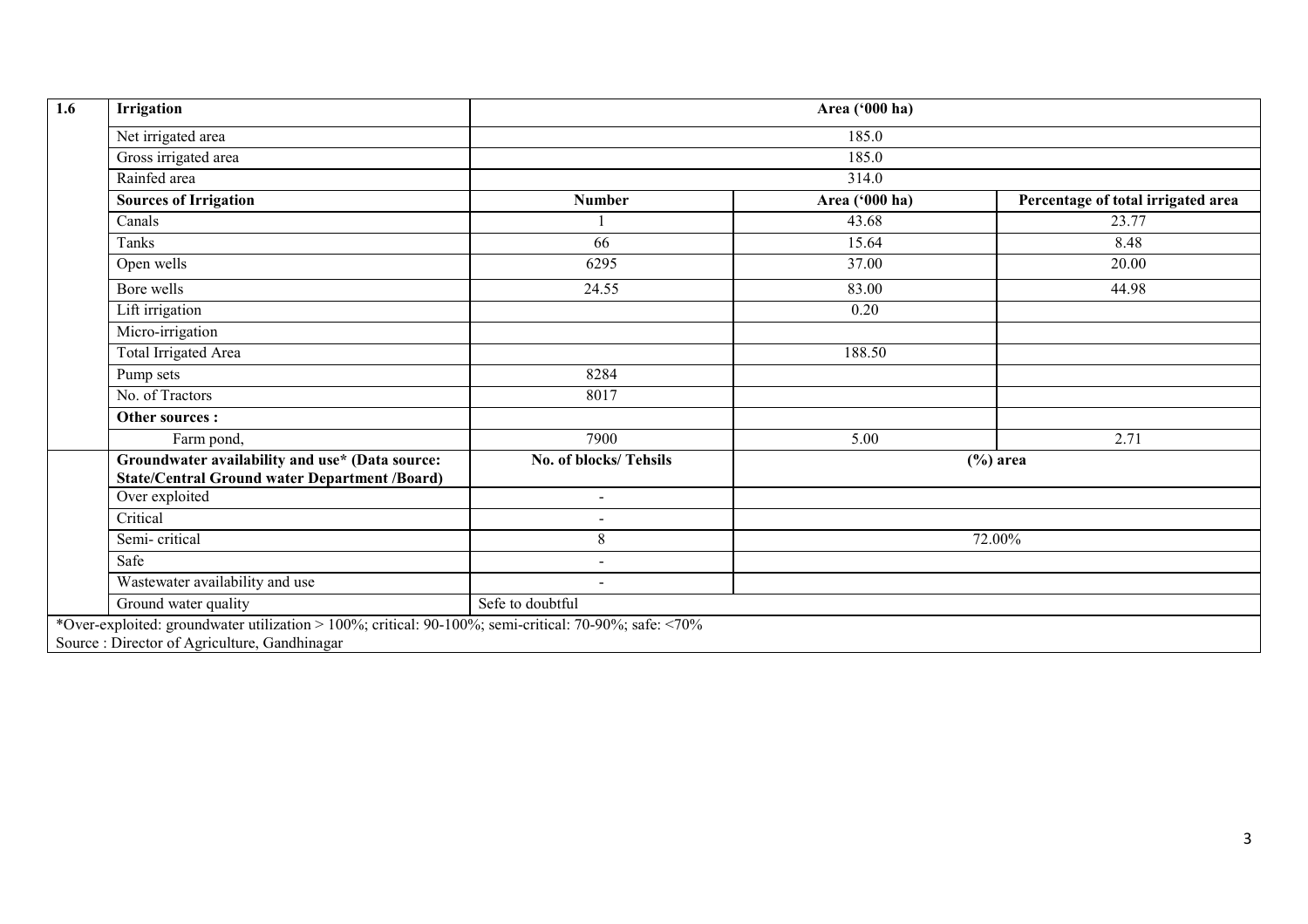## 1.7 Area under major field crops & horticulture etc. (2008-09)

| <b>Major Field Crops cultivated</b> |                          |                          |                          | Area (000' ha)           |                          |         |
|-------------------------------------|--------------------------|--------------------------|--------------------------|--------------------------|--------------------------|---------|
|                                     | <b>Kharif</b>            |                          | Rabi                     | Rabi                     | <b>Total</b>             |         |
|                                     | <b>Irrigated</b>         | Rainfed                  | <b>Irrigated</b>         | Rainfed                  |                          |         |
| Cotton                              | 27.2                     | 158.0                    | $\overline{\phantom{a}}$ | $\overline{\phantom{a}}$ | $\overline{\phantom{a}}$ | 175.2   |
| Wheat                               | $\blacksquare$           | $\overline{\phantom{a}}$ | 92.3                     | 57.9                     | $\overline{\phantom{a}}$ | 150.2   |
| Paddy                               | 105.2                    | $\sim$                   | $\sim$                   | $\blacksquare$           | 2.8                      | 108.0   |
| Gram                                | $\overline{\phantom{a}}$ | $\overline{\phantom{a}}$ | $\sim$                   | 26.4                     | $\overline{\phantom{a}}$ | 26.4    |
| Pearlmillet                         | $\blacksquare$           | 21.2                     | $\overline{\phantom{a}}$ | $\blacksquare$           | 1.2                      | 22.4    |
| Horticulture crops-Fruits           | <b>Total area</b>        |                          | <b>Irrigated</b>         |                          |                          | Rainfed |
| Ber                                 | 2.176                    |                          |                          |                          | 2.176                    |         |
| Citrus                              | 1.548                    |                          | 1.548                    |                          | $\sim$                   |         |
| Anola                               | 0.918                    |                          | 0.918                    |                          | $\overline{\phantom{a}}$ |         |
| Mango                               | 0.635                    |                          |                          | 0.635                    | $\sim$                   |         |
| Guava                               | 0.311                    |                          |                          | $\blacksquare$           |                          | 0.311   |
| Horticultural crops-Vegetables      | Total area               |                          |                          | Irrigated                |                          | Rainfed |
| Cucurbits                           | 3.880                    |                          |                          | 3.880                    |                          |         |
| <b>Brinjal</b>                      | .841                     |                          | 1.841                    |                          |                          |         |
| Tomato                              | 1.628                    |                          | 1.628                    |                          |                          |         |
| Cabbage                             | 0.970                    |                          | 0.970                    |                          |                          |         |
| Califlower                          | 0.650                    |                          |                          | 0.650                    |                          |         |

| <b>Medicinal and Aromatic crops</b> |                     | <b>Total area</b> | <b>Irrigated</b> | Rainfed |
|-------------------------------------|---------------------|-------------------|------------------|---------|
|                                     | Cumin               | 17.370            | 17.370           |         |
|                                     | Dilseed             | 2.294             |                  | 2.294   |
|                                     | Isabgul             | 0.297             | 0.297            |         |
|                                     | Chilli              | 0.156             | 0.156            |         |
|                                     | <b>Fodder crops</b> |                   |                  |         |
|                                     | Sorghum             |                   |                  |         |
|                                     | Total Fodder crops  |                   |                  |         |

Source : Directorate of Agriculture / Horticulture, Gandhinagar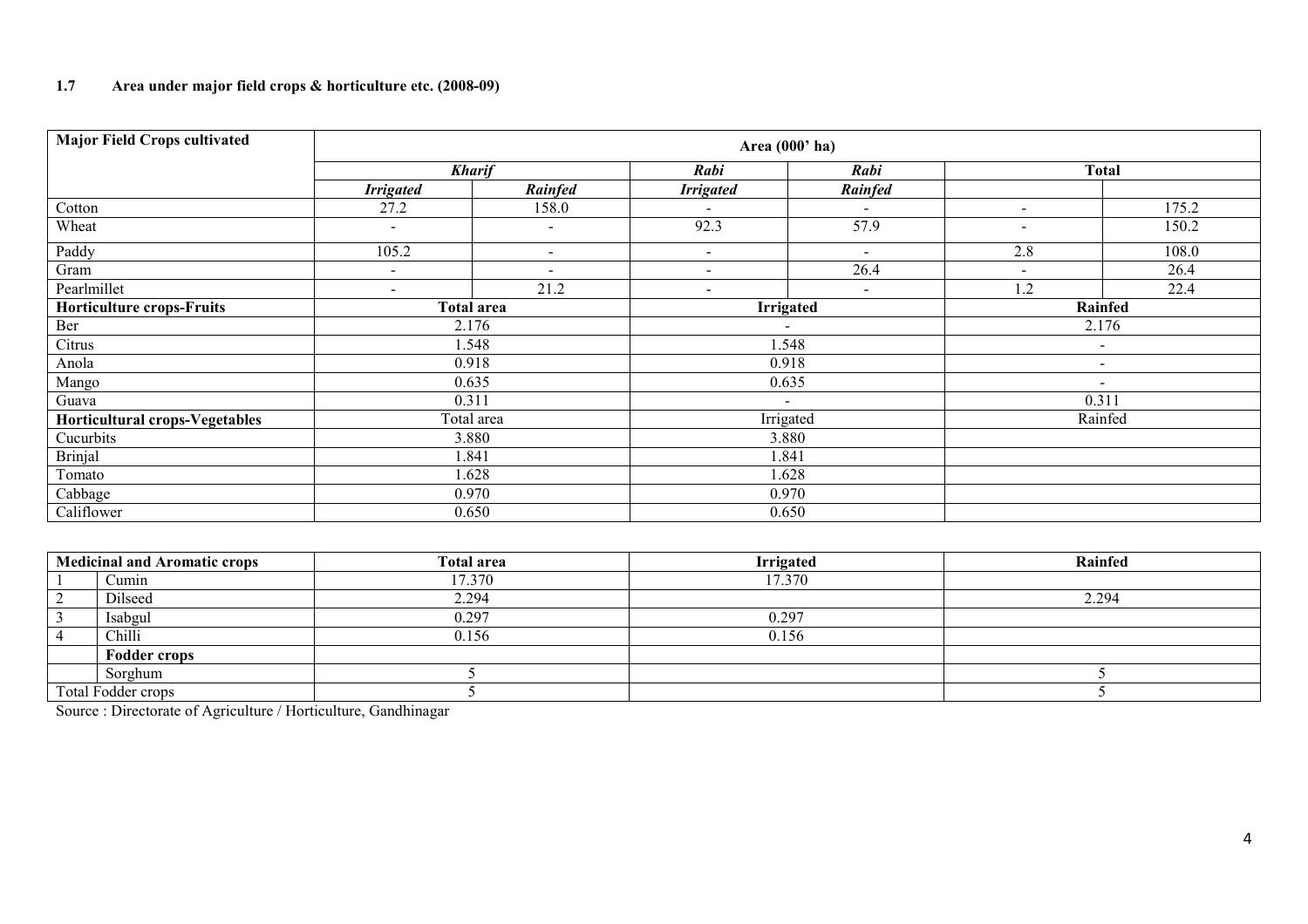| 1.8 | Livestock                                      | <b>Male ('000)</b>                             | Female ('000)            | <b>Total ('000)</b>       |  |
|-----|------------------------------------------------|------------------------------------------------|--------------------------|---------------------------|--|
|     |                                                |                                                |                          |                           |  |
|     | Non descriptive Cattle (local low yielding)    | 4.733                                          | 11.712                   | 61.183                    |  |
|     | Crossbred cattle                               | 3.324                                          | 14.108                   | 17.432                    |  |
|     | Non descriptive Buffaloes (local low yielding) | 3.286                                          | 20.026                   | 23.312                    |  |
|     | <b>Graded Buffaloes</b>                        | 33616                                          | 286.771                  | 320.387                   |  |
|     | Goat                                           | $\overline{\phantom{0}}$                       | -                        | 125.800                   |  |
|     | Sheep                                          | $\overline{\phantom{a}}$                       | $\overline{\phantom{a}}$ | 23.150                    |  |
|     | Others (Camel, Pig, Yak etc.)                  | $\overline{\phantom{a}}$                       | $\overline{\phantom{a}}$ | 716914                    |  |
|     | Commercial dairy farms (Number)                |                                                |                          |                           |  |
| 1.9 | <b>Poultry</b>                                 | No. of farms                                   |                          | Total No. of birds ('000) |  |
|     | Commercial                                     | $\hspace{0.1mm}-\hspace{0.1mm}-\hspace{0.1mm}$ |                          | 45.568                    |  |
|     | Backyard                                       | $\overline{\phantom{m}}$                       |                          | 406.902                   |  |

Source : Directorate of Animal Husbandry, Gandhinagar

| 1.10 | Fisheries (Data source: Chief Planning Officer) |                  |                        |                        |                          |                                          |                                                           |                                   |  |  |  |  |
|------|-------------------------------------------------|------------------|------------------------|------------------------|--------------------------|------------------------------------------|-----------------------------------------------------------|-----------------------------------|--|--|--|--|
|      | A. Capture                                      |                  |                        |                        |                          |                                          |                                                           |                                   |  |  |  |  |
|      | i) Marine (Data Source: Fisheries Department)   | No. of fishermen | <b>Boats</b>           |                        |                          | <b>Nets</b>                              |                                                           | <b>Storage</b><br>facilities (Ice |  |  |  |  |
|      |                                                 |                  |                        | Mechanized             | Non-<br>mechanized       | Mechanized<br>(Trawl nets,<br>Gill nets) | Non-mechanized<br>(Shore Seines, Stake)<br>$&$ trap nets) | plants etc.)                      |  |  |  |  |
|      | ii) Inland (Data Source: Fisheries Department)  |                  | No. Farmer owned ponds |                        | <b>No. of Reservoirs</b> |                                          | No. of village tanks                                      |                                   |  |  |  |  |
|      |                                                 |                  | ---                    |                        | 4                        |                                          | 5                                                         |                                   |  |  |  |  |
|      | <b>B.</b> Culture                               |                  |                        |                        |                          |                                          |                                                           |                                   |  |  |  |  |
|      |                                                 |                  | Water Spread Area (ha) |                        |                          | Yield (t/ha)                             | <b>Production ('000 tons)</b>                             |                                   |  |  |  |  |
|      | <b>Brackish waterInland</b>                     |                  |                        | $\qquad \qquad \cdots$ |                          | $\qquad \qquad - -$                      |                                                           | $---$                             |  |  |  |  |
|      | ii) Fresh waterResourvoir(No.)                  |                  | 4                      |                        |                          | $---$                                    |                                                           | $---$                             |  |  |  |  |
|      | <b>Others</b>                                   |                  |                        | $\qquad \qquad \cdots$ |                          | ---                                      |                                                           | $- - -$                           |  |  |  |  |

Source : Commissioner, Fisharies Board, Gandhinagar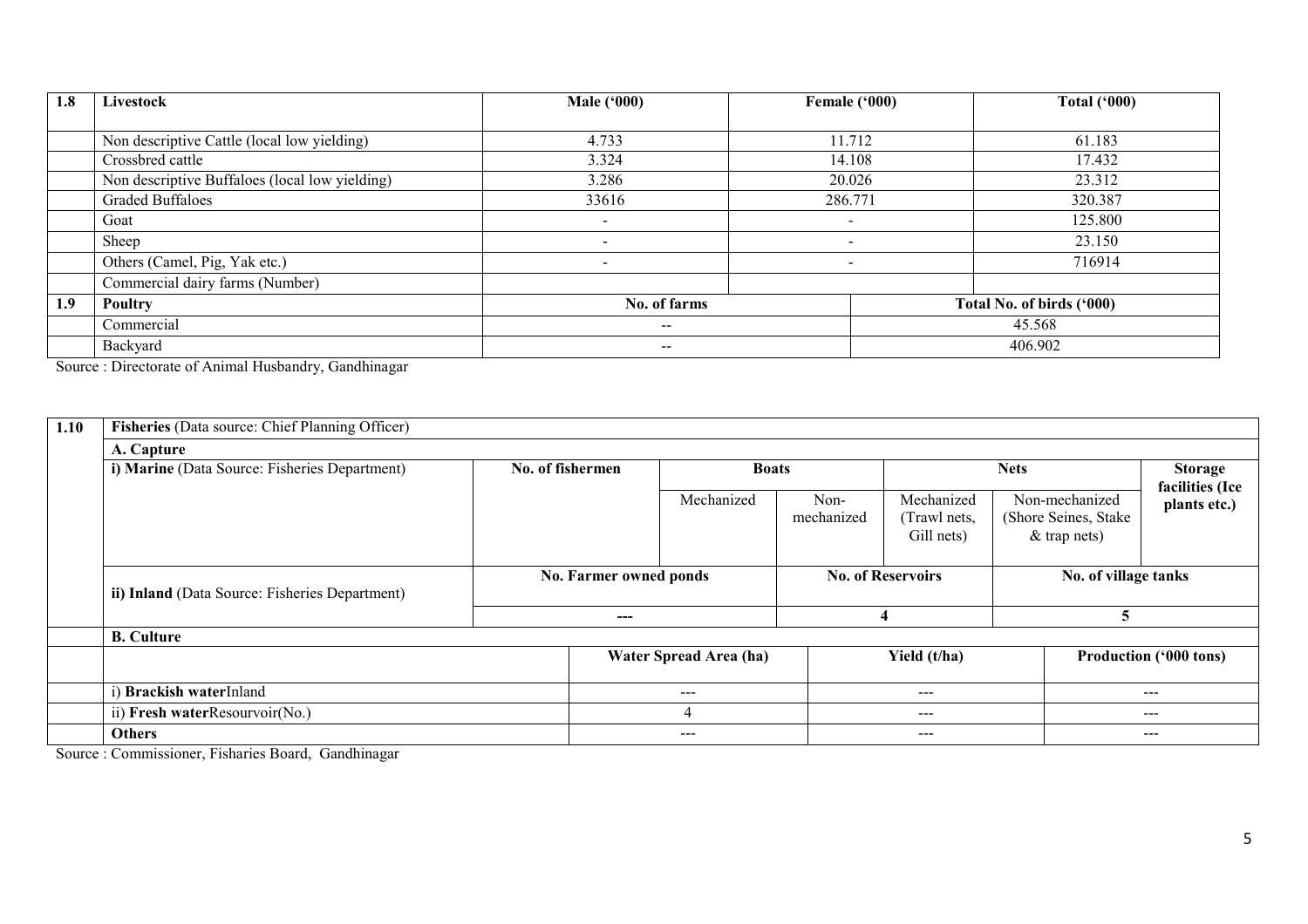|                                  | <b>Kharif</b>            |                          | Rabi                     |                | <b>Summer</b>            |                          | <b>Total</b> |              |                      |
|----------------------------------|--------------------------|--------------------------|--------------------------|----------------|--------------------------|--------------------------|--------------|--------------|----------------------|
|                                  | Production               | Productivity             | Production               | Productivity   | Production               | Productivity             | Production   | Productivity | <b>CROP RESIDUE</b>  |
|                                  | (900 q)                  | (kg/ha)                  | (9000)                   | (kg/ha)        | (900 q)                  | (kg/ha)                  | (9000)       | (kg/ha)      | Production $(000 q)$ |
| Cotton                           | 2569                     | 236                      |                          |                | $\overline{\phantom{0}}$ |                          | 2569         | 236          |                      |
| Paddy                            | 2141                     | 2035                     |                          |                | 86                       | 3065                     | 2227         | 2550         | 3264                 |
| Wheat                            | $\overline{\phantom{0}}$ | $\overline{\phantom{a}}$ | 2756                     | 1835           | $\overline{\phantom{a}}$ | $\overline{\phantom{a}}$ | 2756         | 1835         | 4685                 |
| Gram                             | $\overline{\phantom{0}}$ | $\overline{\phantom{0}}$ | 148                      | 560            | $\overline{\phantom{0}}$ | -                        | 148          | 560          | 185                  |
| Pearlmillet                      | 191                      | 902                      | $\overline{\phantom{a}}$ | $\blacksquare$ |                          |                          | 191          | 902          | 420                  |
| <b>Major horticultural crops</b> |                          |                          |                          |                |                          |                          |              |              |                      |
| Cumin                            | $\overline{\phantom{a}}$ |                          | 8109                     | 470            |                          | -                        |              |              |                      |
| Dilseed                          | $\overline{\phantom{0}}$ |                          | 2294                     | 1000           |                          |                          |              |              |                      |
| <b>Brinjal</b>                   | 29456                    | 1600                     |                          |                |                          |                          |              |              |                      |
| Curcubits                        | 37848                    | 975                      |                          |                |                          |                          |              |              |                      |
| Citrus                           | 17028                    | 1100                     |                          |                |                          |                          |              |              |                      |

1.11Production and productivity of major crops (Average of last 3 years: 2006-07-08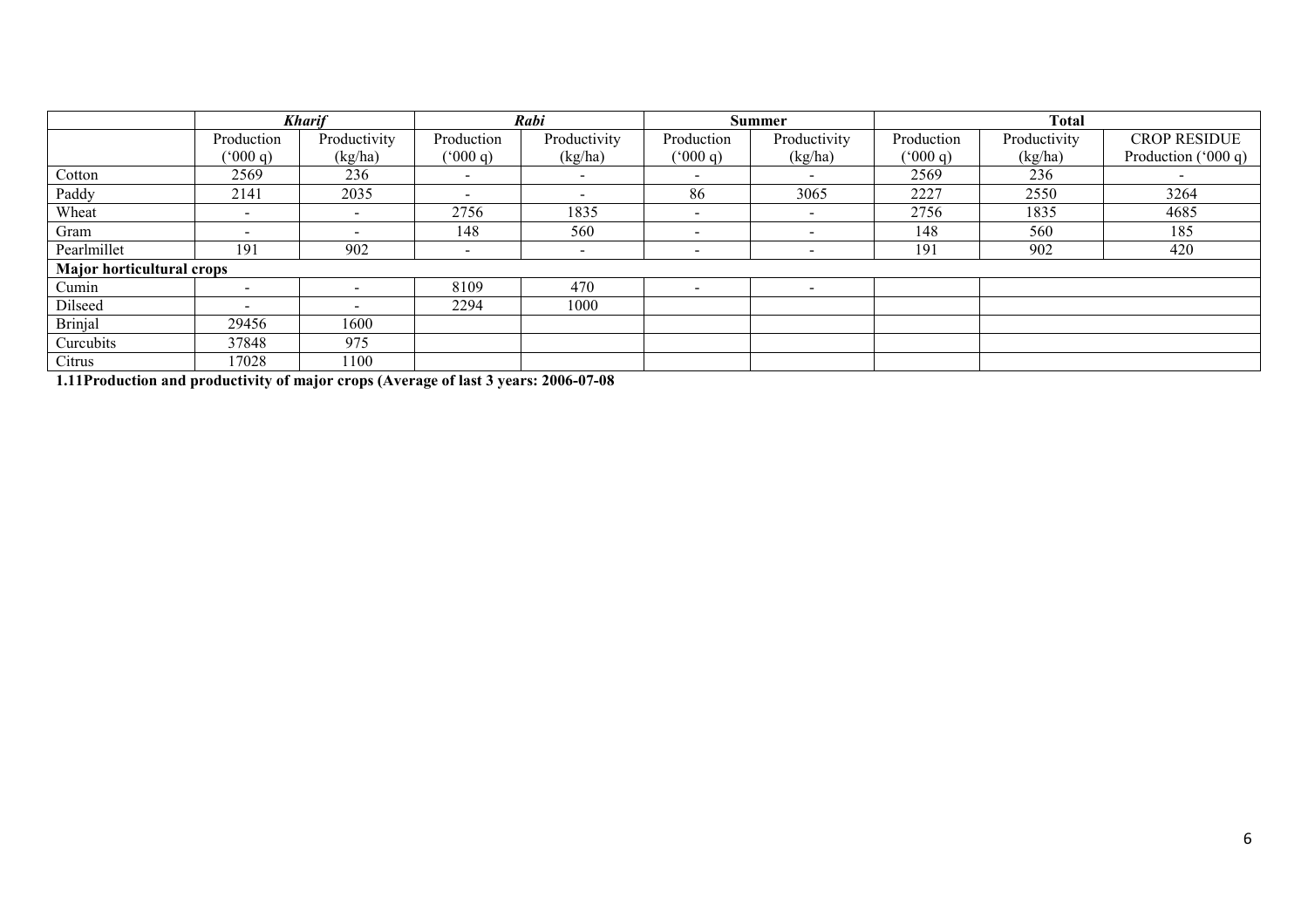| 1.12 | period)                                            | Sowing window for 5 major<br>crops (Start and End of Sowing                       |  | Paddy                                              | Cotton                                              |  | Wheat                                                       | Gram                                    | Pearlmillet                               |  |
|------|----------------------------------------------------|-----------------------------------------------------------------------------------|--|----------------------------------------------------|-----------------------------------------------------|--|-------------------------------------------------------------|-----------------------------------------|-------------------------------------------|--|
|      |                                                    | Kharif-rainfed                                                                    |  | $---$                                              | $3rd$ week of Jun-<br>$1st$ week of Aug             |  | $---$                                                       | $---$                                   | $3rd$ week of June-<br>$2nd$ week of July |  |
|      | Kharif-irrigated<br>Rabi-rainfed<br>Rabi-Irrigated |                                                                                   |  | $1st$ week of July-<br>1 <sup>st</sup> week of Aug | 3 <sup>rd</sup> week of May-<br>$4th$ week of June  |  | $---$                                                       | $---$                                   | ---                                       |  |
|      |                                                    |                                                                                   |  | ---                                                | $---$                                               |  | $2nd$ week of Oct-<br>$2nd$ week of Nov                     | $2nd$ week of Oct-<br>$2nd$ week of Nov | $---$                                     |  |
|      |                                                    |                                                                                   |  | $---$                                              | $\qquad \qquad -$                                   |  | 3 <sup>rd</sup> week of Nov-<br>1 <sup>st</sup> week of Dec | ---                                     | $---$                                     |  |
|      |                                                    | 1.13<br>What is the major contingency<br>the district is prone to? (Tick<br>mark) |  | Regular                                            |                                                     |  | Occasional                                                  | None                                    |                                           |  |
|      |                                                    | Drought                                                                           |  |                                                    | $\sim$                                              |  |                                                             | $\blacksquare$                          |                                           |  |
|      |                                                    | Flood                                                                             |  |                                                    |                                                     |  |                                                             |                                         |                                           |  |
|      |                                                    | Cyclone                                                                           |  |                                                    | $\sim$                                              |  | $\sim$                                                      |                                         |                                           |  |
|      |                                                    | Hail storm                                                                        |  |                                                    |                                                     |  |                                                             |                                         |                                           |  |
|      |                                                    | Heat wave                                                                         |  |                                                    | $\blacksquare$                                      |  |                                                             | $\sim$                                  |                                           |  |
|      |                                                    | Cold wave                                                                         |  |                                                    | $\sim$                                              |  |                                                             | $\sim$                                  |                                           |  |
|      |                                                    | Frost                                                                             |  |                                                    | $\sim$                                              |  | $\blacksquare$                                              |                                         |                                           |  |
|      | Sea water inundation                               |                                                                                   |  |                                                    | $\sim$                                              |  |                                                             | $\sim$                                  |                                           |  |
|      |                                                    | Pests and Diseases (Specify)                                                      |  |                                                    |                                                     |  |                                                             | $\sim$                                  |                                           |  |
|      | 1.14                                               | <b>Include Digital Maps of the</b>                                                |  |                                                    | Location Map of District within State as Annexure 1 |  |                                                             | Enclosed : Yes                          |                                           |  |
|      |                                                    | <b>District for</b>                                                               |  |                                                    | Mean Annual rainfall as Annexure 2                  |  |                                                             | Enclosed: Yes                           |                                           |  |
|      |                                                    |                                                                                   |  | Soil Map as Annexure 3                             |                                                     |  |                                                             | Enclosed: Yes                           |                                           |  |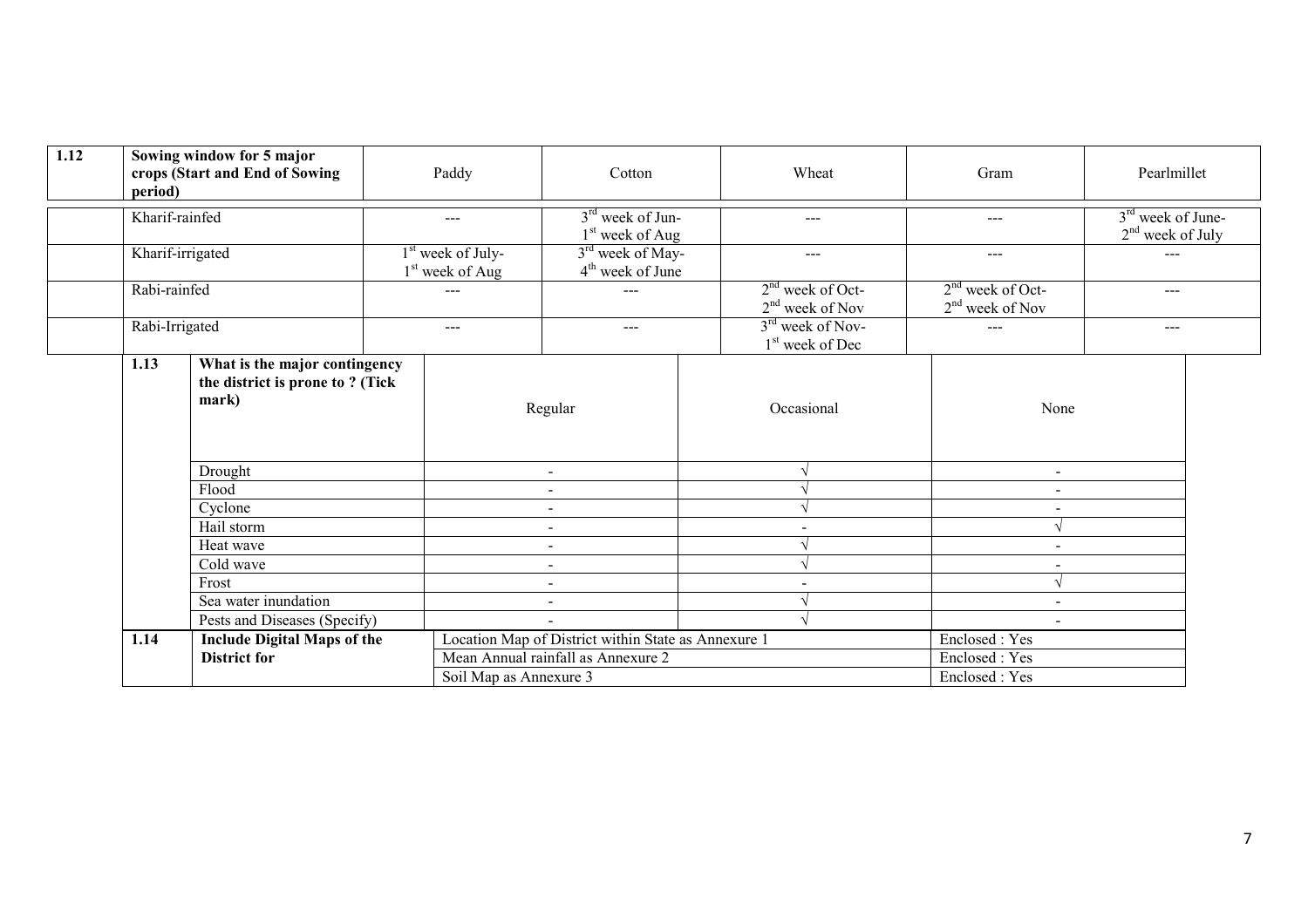# 2.0 Strategies for weather related contingencies

## 2.1 Drought

## 2.1.1 Rainfed situation

| Condition                                                | <b>Major farming situation</b>                                           | Crop/ Cropping system                                                                    | <b>Suggested Contingency measures</b> |                                                                     |                                                             |
|----------------------------------------------------------|--------------------------------------------------------------------------|------------------------------------------------------------------------------------------|---------------------------------------|---------------------------------------------------------------------|-------------------------------------------------------------|
| <b>Early season</b>                                      |                                                                          |                                                                                          | Change in crop cropping system        | <b>Agronomic measures</b>                                           | <b>Remarks</b> on                                           |
| drought<br>(delayed onset)                               |                                                                          |                                                                                          |                                       |                                                                     | implementation                                              |
| Delay<br>2<br>by<br>weeks<br>(July 1 <sup>st</sup> week) | 1. Medium rainfall<br>medium black upland soil                           | <b>Cotton</b><br>(G.Cot-13, G.Cot-21 and<br>ADC-1)+Green<br>$gram(GM-4)$                 | No change                             | Apply K@20 kg/ha at 6cm depth at<br>$\bullet$<br>the time of sowing | <b>COTTON</b><br>MISION, ISOPOM<br>RKVY,NFSM<br><b>NFSM</b> |
|                                                          |                                                                          | Castor<br>(GCH-2, GCH-4, GCH-5,<br>$GCH-7$                                               | No change                             | No change                                                           |                                                             |
|                                                          |                                                                          | <b>Pearl millet</b><br>(GHB-526, GHB-528,<br>GHB-538, GHB-732)                           | No change                             | No change                                                           |                                                             |
|                                                          | 2. Medium rainfall<br>medium black<br>low land soil (irrigated)          | Paddy-Wheat<br>Grow GR-11, GR-12, 13,<br>Jaya, Gurjary,<br>Dandi<br>varieties            | No change                             | No change                                                           |                                                             |
|                                                          | 3. Medium rainfall<br>medium black<br>low land saline soil (unirrigated) | Fallow-Wheat (durum),<br>GW-1 (under conserve<br>moisture)                               | No change                             | No change                                                           |                                                             |
|                                                          |                                                                          | Fallow -Gram, GG-2<br>(under<br>conserve<br>moisture)                                    | No change                             | No change                                                           |                                                             |
|                                                          | 4. Medium rainfall medium<br>black upland saline soil                    | <b>Cotton</b><br>(G.Cot-13, 21 and ADC-<br>1)+Sesamume( $GT$ --2) or<br><b>Bt Cotton</b> | No change                             | No change                                                           |                                                             |
|                                                          |                                                                          | Castor<br>(GCH-2, GCH-4, GCH-5,<br>$GCH-7$                                               | No any change                         | No need of contingency<br>$\bullet$                                 |                                                             |
|                                                          |                                                                          | Sesamume $(GT-2)$                                                                        |                                       | No need of contingency<br>$\bullet$                                 |                                                             |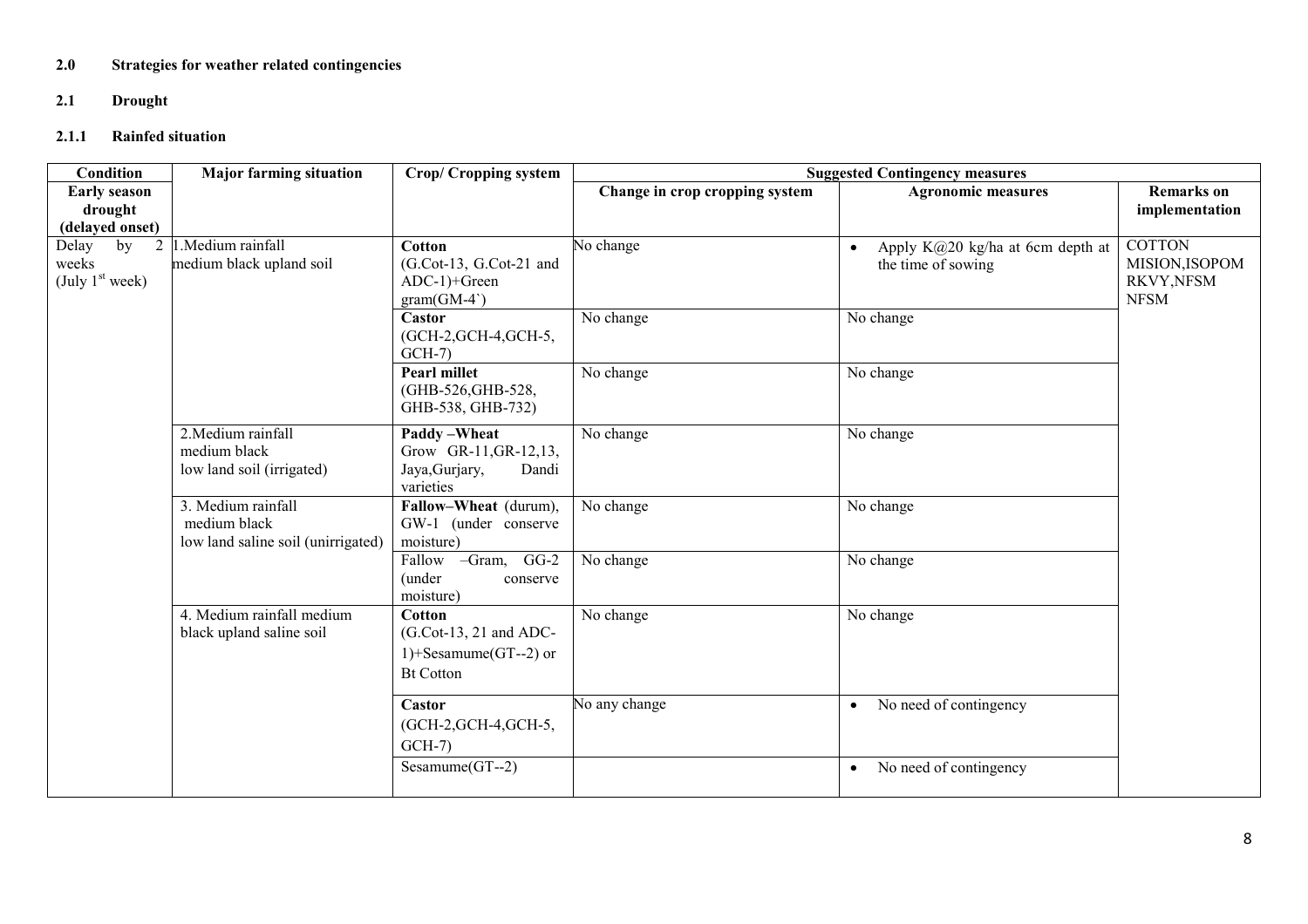| <b>Condition</b>                                    | <b>Major farming situation</b>                               | <b>Crop/Cropping system</b>                                                  | <b>Suggested Contingency measures</b> |                                                                                                                  |                                                             |
|-----------------------------------------------------|--------------------------------------------------------------|------------------------------------------------------------------------------|---------------------------------------|------------------------------------------------------------------------------------------------------------------|-------------------------------------------------------------|
| <b>Early season</b><br>drought<br>(delayed onset)   |                                                              |                                                                              | Change in crop cropping system        | <b>Agronomic measures</b>                                                                                        | <b>Remarks</b> on<br>implementation                         |
| Delay<br>by<br>weeks<br>(July $3^{\text{rd}}$ week) | 4 Medium rainfall<br>medium black upland soil                | Cotton<br>$(G.Cot-13, 21$ and ADC-<br>1)+Green gram $(GM-4)$                 | No change                             | Dry sowing with 15 -20 % higher<br>seed rate.<br>Apply K $\omega$ 20kg /ha at 6cm depth at<br>the time of sowing | <b>COTTON</b><br>MISION, ISOPOM<br>RKVY,NFSM<br><b>NFSM</b> |
|                                                     |                                                              | Castor<br>(GCH-2, GCH-4, GCH-5,<br>$GCH-7$                                   | No change                             | Dry sowing with 15 -20 % higher<br>$\bullet$<br>seed rate.                                                       |                                                             |
|                                                     |                                                              | <b>Pearl millet</b><br>(GHB-526, GHB-528)                                    | No change                             | No need of contingency<br>$\bullet$                                                                              |                                                             |
|                                                     | Medium rainfall<br>medium black<br>low land soil (irrigated) | Paddy - Wheat<br>Grow GR-11, GR-12,<br>13, Jaya, Gurjary, Dandi<br>varieties | No change                             | Follow the SRI technique<br>$\bullet$<br>$\bullet$                                                               |                                                             |
|                                                     | Medium rainfall<br>medium black<br>low land saline soil      | Fallow-Wheat (durum),<br>GW-1 (under conserve<br>moisture)                   | No change                             | $\bullet$<br>----                                                                                                |                                                             |
|                                                     | (unirrigated)                                                | <b>Fallow-Gram</b><br>GG-2 (under conserve<br>moisture)                      | No change                             | $\bullet$<br>$\sim$ $-$                                                                                          |                                                             |
|                                                     | Medium rainfall medium black<br>upland saline soil           | Cotton<br>$(G.Cot-13, 21$ and ADC-<br>$1) +$<br>Sesamum<br>$(GT-2)$          | No change                             | Dry sowing with $15 -20$ % higher<br>$\bullet$<br>seed rate.                                                     |                                                             |
|                                                     |                                                              | Castor<br>(GCH-2, GCH-4, GCH-5,<br>$GCH-7$                                   | No change                             | Dry sowing with $15 -20$ % higher<br>$\bullet$<br>seed rate.                                                     |                                                             |
|                                                     |                                                              | $Sesamum(GT-2)$                                                              | No change                             | No need of contingency<br>$\bullet$                                                                              |                                                             |

| ondition!      | <b>Major farming situation</b> | Crop/ Cropping system | <b>Suggested Contingency measures</b> |                    |                   |  |
|----------------|--------------------------------|-----------------------|---------------------------------------|--------------------|-------------------|--|
| Early season   |                                |                       | Change in crop cropping system        | Agronomic measures | <b>Remarks</b> on |  |
| drought        |                                |                       |                                       |                    | implementation    |  |
| delaved onset) |                                |                       |                                       |                    |                   |  |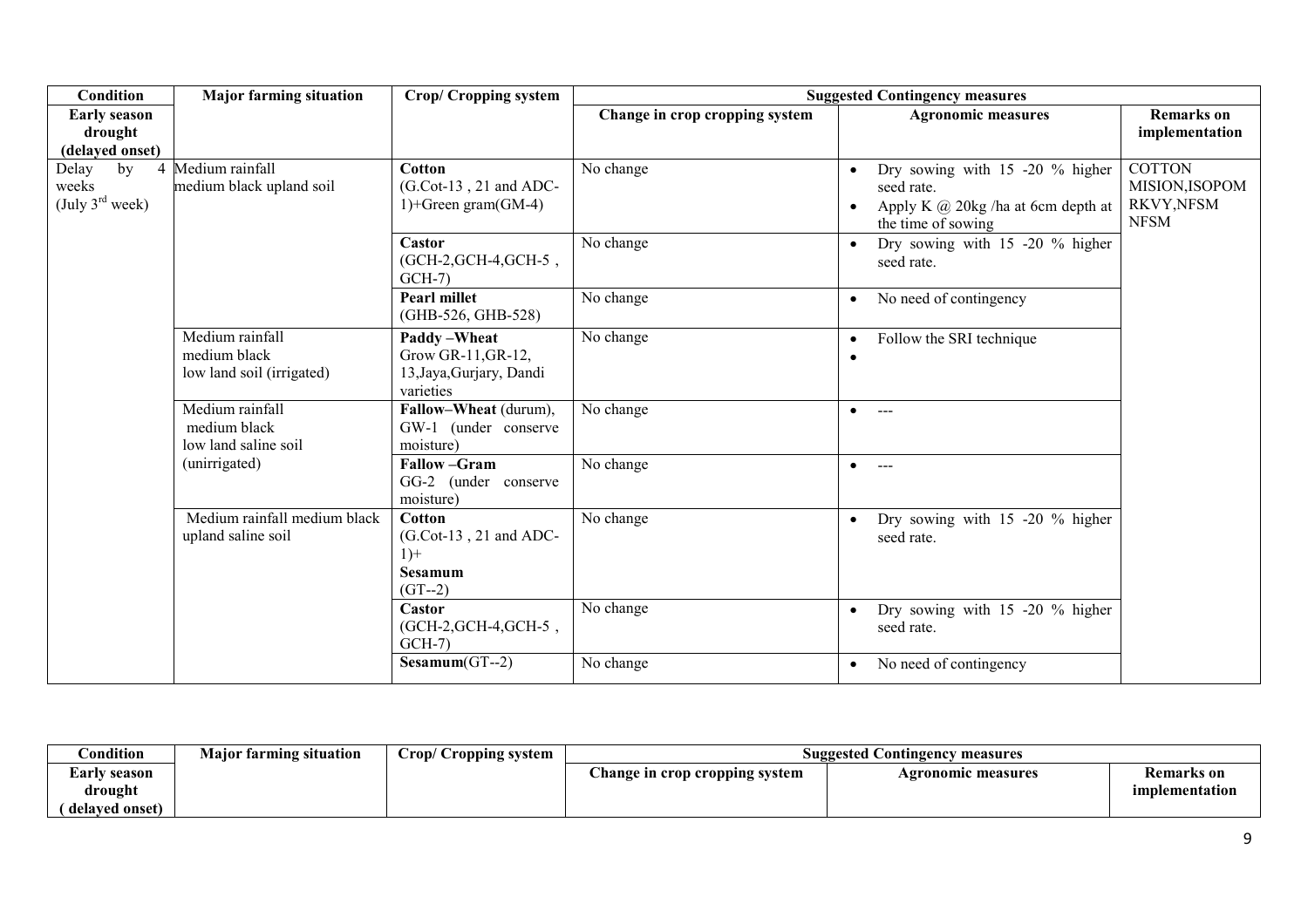| Delay by 6<br>weeks<br>(August $1st$ week) | Medium rainfall<br>medium black upland soil           | Cotton                 | Cotton(G.Cot-13, 21 and ADC-<br>1) Green gram (GM-4)                                                                         | $\bullet$ | Dry sowing with 15 -20 % higher<br>seed rate.<br>Apply K $\omega$ 20kg /ha at 6cm depth at<br>the time of sowing | <b>COTTON</b><br>MISION, ISOPOM<br>RKVY, NFSM<br><b>NFSM</b> |
|--------------------------------------------|-------------------------------------------------------|------------------------|------------------------------------------------------------------------------------------------------------------------------|-----------|------------------------------------------------------------------------------------------------------------------|--------------------------------------------------------------|
|                                            |                                                       | Castor                 | $Castor(GCH-2, GCH-4, GCH-5, GCH-7)$                                                                                         | $\bullet$ | Dry sowing with 15 -20 % higher<br>seed rate.                                                                    |                                                              |
|                                            |                                                       | Pearl millet           | Shift on Fodder sorghum (S 1049) or<br>Safflower (Tara ) inoculated with<br>Azospirilum + 30 kg Sulphur/ha<br>through gypsum |           | ---                                                                                                              |                                                              |
|                                            | Medium rainfall                                       | Paddy-Wheat            | Grow GR-11, GR-12, 13, Jaya, Gurjary,                                                                                        |           | Adopt SRI technique                                                                                              |                                                              |
|                                            | medium black<br>low land soil (irrigated)             |                        | Dandi varieties                                                                                                              |           | Staggering of nursery                                                                                            |                                                              |
|                                            |                                                       |                        |                                                                                                                              |           | Use of sprouted seed for sowing                                                                                  |                                                              |
|                                            | Medium rainfall                                       | Fallow - Wheat (durum) | Durum Wheat, GW-1                                                                                                            |           | $\blacksquare$                                                                                                   |                                                              |
|                                            | medium black<br>low land saline soil<br>(unirrigated) | Fallow-Gram            | Gram, GG-2(under conserve moisture)                                                                                          |           | $\sim$                                                                                                           |                                                              |
|                                            | Medium rainfall medium<br>black upland saline soil    | Cotton (rainfed)       | Cotton(G.Cot-13, 21 and ADC-1)                                                                                               | $\bullet$ | Dry sowing with 20 % higher seed<br>rate.                                                                        |                                                              |
|                                            |                                                       | Castor                 | Castor(GCH-2,GCH-4,GCH-5, GCH-<br>7)                                                                                         | $\bullet$ | Dry sowing with 20 % higher seed<br>rate.                                                                        |                                                              |
|                                            |                                                       | Sesamume               | $Sesamum(GT-2)$                                                                                                              |           | ---                                                                                                              |                                                              |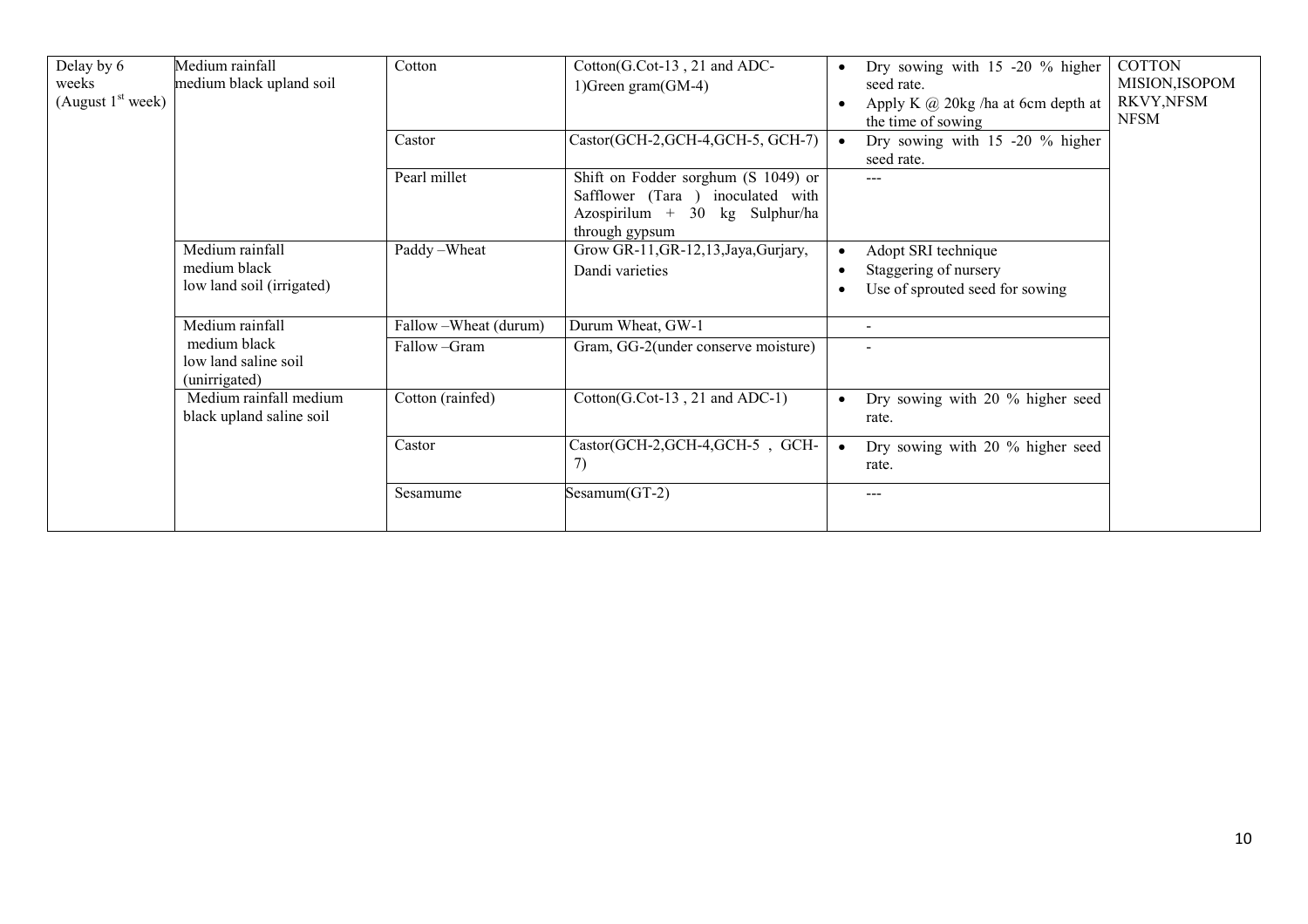| Condition                  | <b>Major farming situation</b>                     | <b>Crop/Cropping system</b> | <b>Suggested Contingency measures</b>                                         |                                                        |                   |  |
|----------------------------|----------------------------------------------------|-----------------------------|-------------------------------------------------------------------------------|--------------------------------------------------------|-------------------|--|
| <b>Early season</b>        |                                                    |                             | Change in crop cropping system                                                | <b>Agronomic measures</b>                              | <b>Remarks</b> on |  |
| drought                    |                                                    |                             |                                                                               |                                                        | implementation    |  |
| (delayed onset)            | 8 Medium rainfall                                  | Cotton (rainfed)            |                                                                               |                                                        | <b>COTTON</b>     |  |
| Delay<br>by<br>weeks       | medium black upland soil                           |                             | $Cotton(G.Cot-13, 21 and ADC-1)$<br>Apply K $\omega$ 20kg /ha at 6cm depth at | Dry sowing with 20 % higher seed<br>rate.              | MISION, ISOPOM    |  |
| $3^{\text{rd}}$<br>(August |                                                    |                             | the time of sowing                                                            | Apply K $\omega$ 20kg /ha at 6cm depth at              | RKVY, NFSM        |  |
| week)                      |                                                    |                             |                                                                               | the time of sowing                                     | <b>NFSM</b>       |  |
|                            |                                                    | Castor                      | Castor(GCH-5, GCH-7)                                                          | Dry sowing with 20 % higher seed<br>$\bullet$<br>rate. |                   |  |
|                            |                                                    | Pearl millet                | Shift on Fodder sorghum (S-1049) or<br>Safflower (Tara ) inoculated with      | $---$                                                  |                   |  |
|                            |                                                    |                             | Azospirilum + 30 kg Sulphur/ha                                                |                                                        |                   |  |
|                            |                                                    |                             | through gypsum                                                                |                                                        |                   |  |
|                            | Medium rainfall                                    | Paddy-Wheat                 | Grow GR-11,                                                                   | Adopt SRI technique<br>$\bullet$                       |                   |  |
|                            | medium black                                       |                             | GR-12,13, Jaya, Gurjary, Dandi                                                | Staggering of nursery                                  |                   |  |
|                            | low land soil (irrigated)                          |                             | varieties<br>Wheat:GW-496, GW-322, GW-366                                     | Use sprouted seed for sowing                           |                   |  |
|                            | Medium rainfall<br>medium black                    | Fallow - Wheat (durum)      | Durum Wheat, GW-1 (under conserve<br>moisture)                                | $\sim$                                                 |                   |  |
|                            | low land saline soil<br>(unirrigated)              | Fallow-Gram                 | $GG-2$<br>(under<br>Gram,<br>conserve<br>moisture)                            | $\sim$                                                 |                   |  |
|                            | Medium rainfall medium<br>black upland saline soil | Cotton (rainfed)            | $Cottom(G.Cot-13, 21 and ADC-1)$                                              | Dry sowing with 15 -20 % higher<br>seed rate.          |                   |  |
|                            |                                                    | Castor                      | Castor(GCH-2,GCH-4,GCH-5, GCH-<br>7)                                          | Dry sowing with 15 -20 % higher<br>seed rate.          |                   |  |
|                            |                                                    | Sesamum                     | Sesamum(Purva-1)                                                              | $\overline{a}$                                         |                   |  |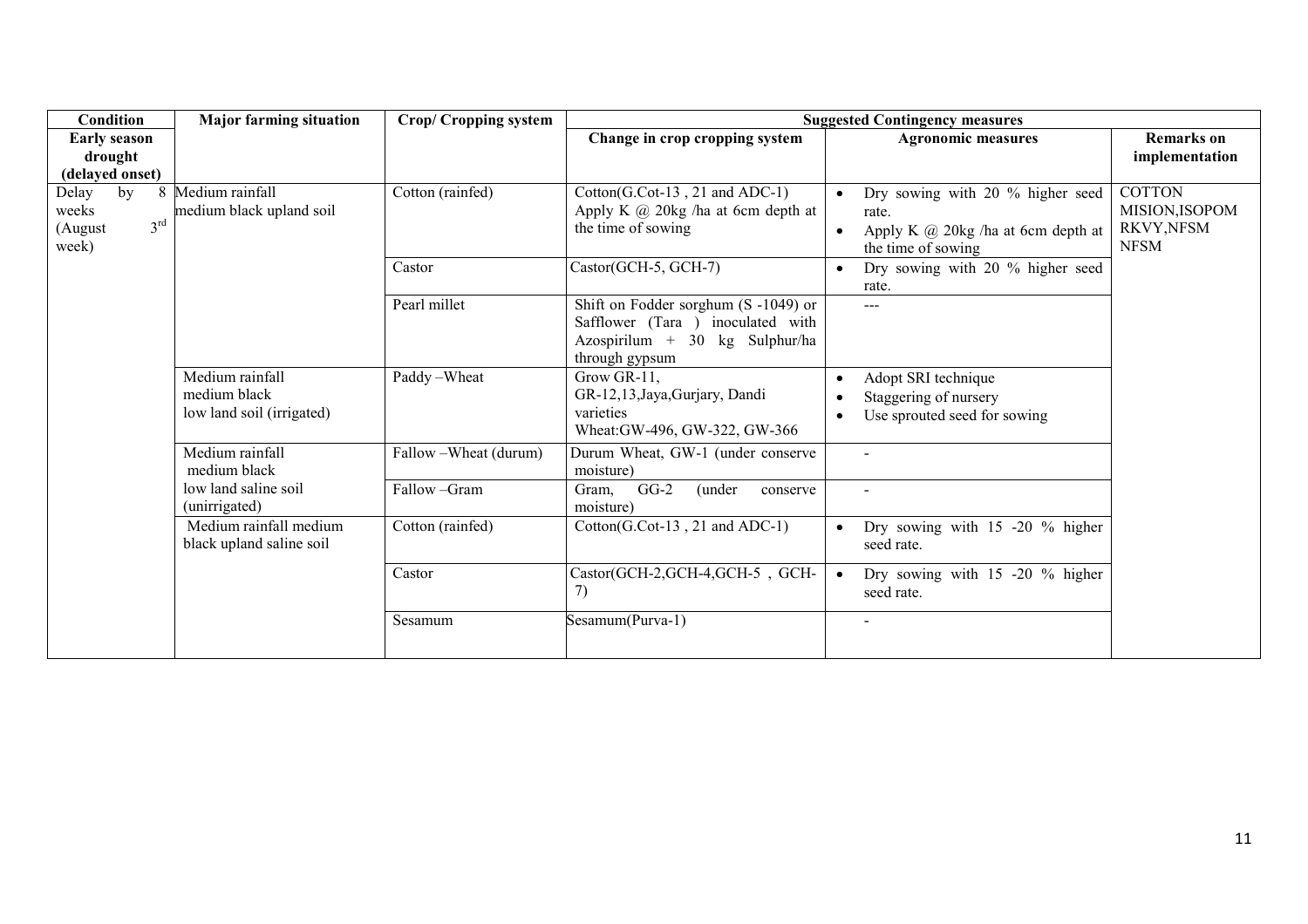| Condition           | <b>Major farming situation</b>  | <b>Crop/Cropping system</b> |                 | <b>Suggested Contingency measures</b>   |                   |
|---------------------|---------------------------------|-----------------------------|-----------------|-----------------------------------------|-------------------|
| <b>Early season</b> |                                 |                             | Crop management | Soil nutrient and moisture conservation | <b>Remarks</b> on |
| drought             |                                 |                             |                 | measure                                 | implementation    |
| (Normal onset)      |                                 |                             |                 |                                         |                   |
| Normal<br>onset     | Medium rainfall medium          | Cotton Deshi                | Gap filling     | Intercultivation, Weeding               | <b>COTTON</b>     |
| Followed by 15-     | black upland soil               |                             |                 |                                         | MISION, ISOPOM    |
| 20 days dry spell   |                                 |                             |                 |                                         | RKVY, NFSM        |
| after<br>sowing     |                                 | Castor                      | Gap filling     | Intercultivation, Weeding<br>٠          | <b>NFSM</b>       |
| leading to poor     |                                 | Pearl millet                | Gap filling     | Intercultivation, Weeding               |                   |
| germination/        |                                 |                             |                 |                                         |                   |
| Crop stand          | Medium rainfall medium          | Paddy - Wheat (durum)       | Gap filling     | Apply irrigation if require             |                   |
|                     | black low land soil (irrigated) |                             |                 | Weeding                                 |                   |
|                     |                                 |                             |                 |                                         |                   |
|                     | Medium rainfall medium          | Fallow - Wheat (durum)      |                 |                                         |                   |
|                     | black low land saline soil      |                             |                 |                                         |                   |
|                     | (unirrigated)                   |                             |                 |                                         |                   |
|                     |                                 | Fallow - Gram               |                 |                                         |                   |
|                     |                                 |                             |                 |                                         |                   |
|                     | Medium rainfall medium          | Cotton Deshi                | Gap filling     | Intercultivation, Weeding               |                   |
|                     | black upland saline soil        | Castor                      | Gap filling     | Intercultivation, Weeding               |                   |
|                     |                                 |                             |                 |                                         |                   |
|                     |                                 | Sesamum                     | Gap filling     | Intercultivation, Weeding<br>$\bullet$  |                   |
|                     |                                 |                             | Thinning        |                                         |                   |

| Condition         | <b>Major farming situation</b> | <b>Crop/Cropping</b> |                 | <b>Suggested Contingency measures</b>      |                   |  |  |
|-------------------|--------------------------------|----------------------|-----------------|--------------------------------------------|-------------------|--|--|
| Mid season        |                                | system               | Crop management | Soil nutrient and moisture conservation    | <b>Remarks</b> on |  |  |
| drought           |                                |                      |                 | measure                                    | implementation    |  |  |
| (long dry spell,  |                                |                      |                 |                                            |                   |  |  |
| consecutive 2     |                                |                      |                 |                                            |                   |  |  |
| weeks rain less ( |                                |                      |                 |                                            |                   |  |  |
| $< 2.5$ mm)       |                                |                      |                 |                                            |                   |  |  |
| period)           |                                |                      |                 |                                            |                   |  |  |
| vegetative<br>At  | Medium rainfall medium         | Cotton Deshi         | Topping         | Intercultivation,                          | <b>COTTON</b>     |  |  |
| stage             | black upland soil              |                      |                 | Weeding,                                   | MISION, ISOPOM    |  |  |
|                   |                                |                      |                 | Delay top dressing of N till occurrence of | RKVY,NFSM         |  |  |
|                   |                                |                      |                 | next rain                                  | <b>NFSM</b>       |  |  |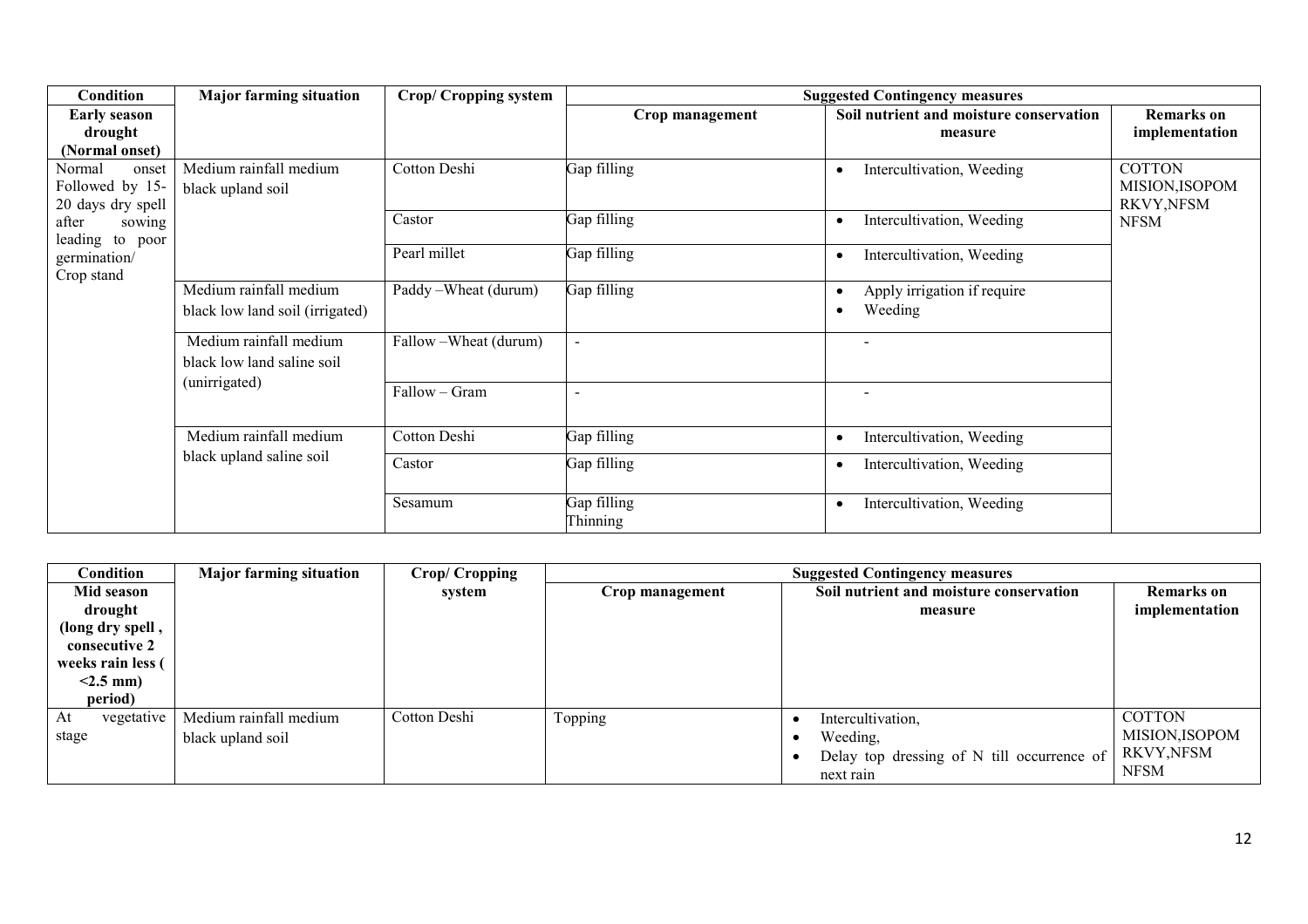|                                 | Castor        | GCH-5, GCH-7                   | Intercultivation,                                       |               |
|---------------------------------|---------------|--------------------------------|---------------------------------------------------------|---------------|
|                                 |               |                                | $\bullet$                                               |               |
|                                 |               |                                | Weeding,<br>$\bullet$                                   |               |
|                                 |               |                                | Delay top dressing of N till occurrence of              |               |
|                                 |               |                                | next rain                                               |               |
|                                 | Pearl millet  | Thinning                       | Intercultivation<br>$\bullet$                           |               |
|                                 |               |                                | Weeding,                                                |               |
|                                 |               |                                | Delay top dressing of N till occurrence of              |               |
|                                 |               |                                | next rain                                               |               |
| Medium rainfall medium          | Paddy-Wheat   | Spraying of thiourea $(0.2\%)$ | Apply life saving irrigation<br>$\bullet$               |               |
| black low land soil (irrigated) | (durum)       |                                | Delay top dressing of N till occurrence of<br>$\bullet$ |               |
|                                 |               |                                | next rain                                               |               |
| Medium rainfall medium          | Fallow-Wheat  | $\sim$                         |                                                         |               |
| black low land saline soil      | (durum)       |                                |                                                         |               |
| (unirrigated)                   | Fallow - Gram | $\sim$                         | $\sim$                                                  |               |
| Medium rainfall medium          | Cotton Deshi  | Topping                        | Intercultivation<br>$\bullet$                           |               |
| black upland saline soil        |               |                                | Weeding,<br>$\bullet$                                   |               |
|                                 |               |                                | Delay top dressing of N till occurrence of              |               |
|                                 |               |                                | next rain                                               |               |
|                                 |               |                                | Spray 2% Urea<br>$\bullet$                              |               |
|                                 |               |                                | Spray 2% KNO3, 2 times when crop shows<br>$\bullet$     |               |
|                                 |               |                                | reddening symptoms                                      |               |
|                                 | Castor        | GCH-5, GCH-7                   | Intercultivation<br>$\bullet$                           |               |
|                                 |               |                                | Weeding,<br>$\bullet$                                   |               |
|                                 |               |                                | Delay top dressing of N till occurrence of<br>$\bullet$ |               |
|                                 |               |                                | next rain                                               |               |
|                                 | Sesame        | Thinning                       | Intercultivation&Weeding,<br>$\bullet$                  | <b>ISOPOM</b> |
|                                 |               |                                |                                                         |               |

| Condition                | <b>Major farming situation</b>              | <b>Crop/Cropping system</b> |                 | <b>Suggested Contingency measures</b>                                                                                                                                                           |                                                                     |  |  |
|--------------------------|---------------------------------------------|-----------------------------|-----------------|-------------------------------------------------------------------------------------------------------------------------------------------------------------------------------------------------|---------------------------------------------------------------------|--|--|
| Mid season               |                                             |                             | Crop management | Soil nutrient and moisture conservation                                                                                                                                                         | <b>Remarks</b> on                                                   |  |  |
| drought                  |                                             |                             |                 | measure                                                                                                                                                                                         | implementation                                                      |  |  |
| (long dryspell)          |                                             |                             |                 |                                                                                                                                                                                                 |                                                                     |  |  |
| At reproductive<br>stage | Medium rainfall<br>medium black upland soil | Cotton Deshi                | Spray 2% urea   | Follow frequent Intercultivation (soil mulch)<br>to avoid cracks in the soil<br>Weeding,<br>Delay top dressing of N till occurrence of<br>next rain<br>Alternate furrow irrigation if available | <b>COTTON</b><br>MISION, ISOPOM<br><b>RKVY, NFSM</b><br><b>NFSM</b> |  |  |
|                          |                                             | Castor                      |                 | Follow frequent Intercultivation (soil mulch)<br>to avoid cracks in the soil                                                                                                                    |                                                                     |  |  |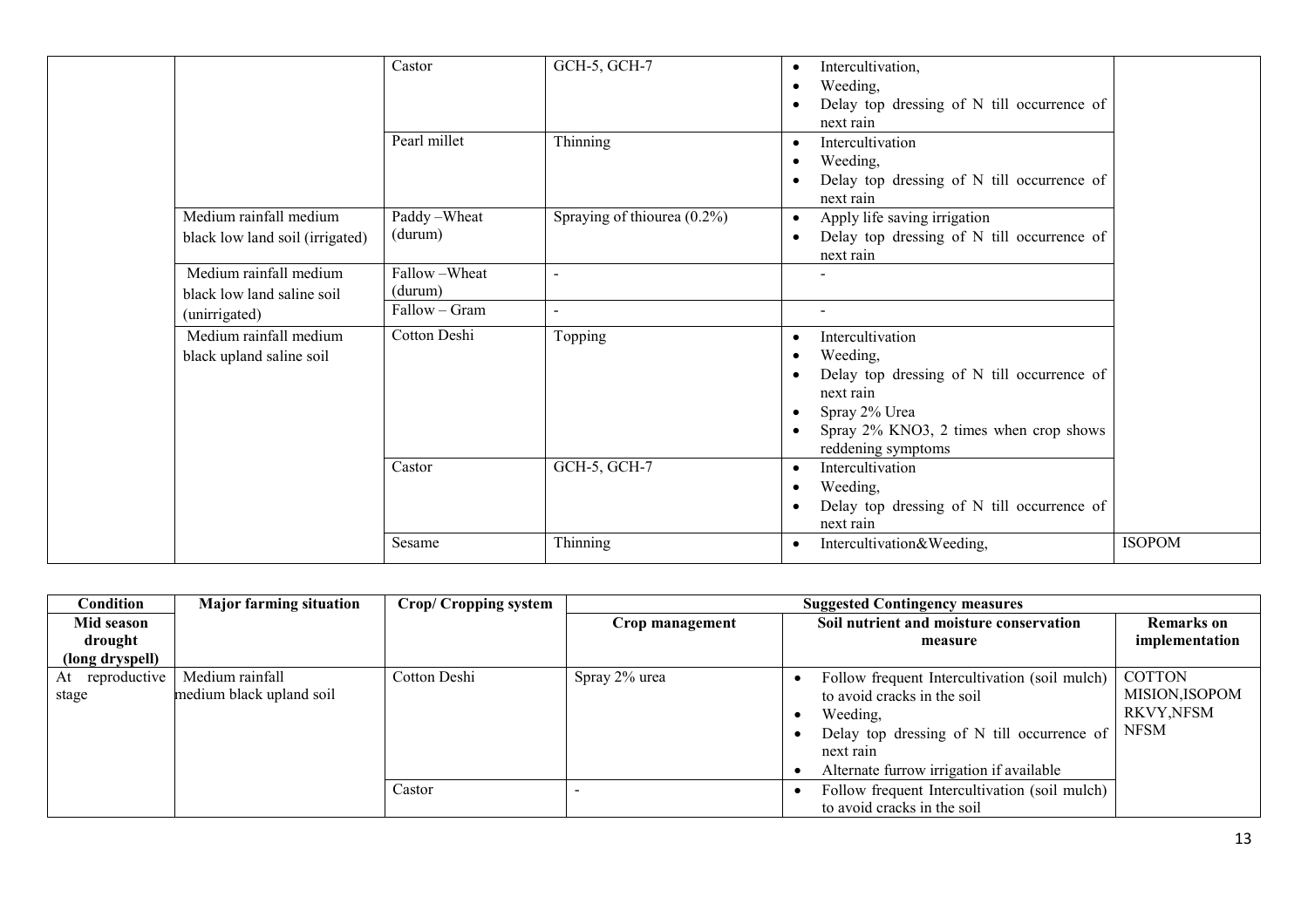|                                                              |                        |                             | Alternate furrow irrigation.<br>$\bullet$                                                                                                      |
|--------------------------------------------------------------|------------------------|-----------------------------|------------------------------------------------------------------------------------------------------------------------------------------------|
|                                                              | Pearl millet           | No need of contingency      | $\sim$ $\sim$                                                                                                                                  |
| Medium rainfall<br>medium black<br>low land soil (irrigated) | Paddy – Wheat (durum)  | Spraying of thiourea (0.2%) | Apply life saving irrigation if available,<br>$\bullet$<br>Delay top dressing of N till occurrence of<br>$\bullet$<br>next rain                |
| Medium rainfall<br>medium black                              | Fallow - Wheat (durum) | $---$                       |                                                                                                                                                |
| low land saline soil<br>(unirrigated)                        | Fallow - Gram          | $---$                       |                                                                                                                                                |
| Medium rainfall medium<br>black upland saline soil           | Cotton Deshi           | $--$                        | Intercultivation<br>$\bullet$<br>Weeding<br>Delay top dressing of N till occurrence of<br>next rain, Alternate furrow irrigation if<br>require |
|                                                              | Castor                 | $---$                       | Harrowing<br>٠<br>Weeding<br>Delay top dressing of N till occurrence of<br>next rain<br>Alternate furrow irrigation if require                 |
|                                                              | Sesamum                | No need of contingency      | Weeding<br>$\bullet$                                                                                                                           |

| Condition       | <b>Major farming situation</b>                                        | <b>Crop/Cropping system</b> |                                   | <b>Suggested Contingency measures</b>               |                                 |
|-----------------|-----------------------------------------------------------------------|-----------------------------|-----------------------------------|-----------------------------------------------------|---------------------------------|
| <b>Terminal</b> |                                                                       |                             | Crop management                   | Rabi crop planning                                  | <b>Remarks</b> on               |
| drought         |                                                                       |                             |                                   |                                                     | implementation                  |
|                 | Medium rainfall medium black<br>upland soil                           | Cotton Deshi                | Picking mature balls              | Apply irrigation if require in alternate<br>furrow  | <b>COTTON</b><br>MISION, ISOPOM |
|                 |                                                                       | Castor                      | Harvest mature raceme             | Apply irrigation if require in alternate<br>furrow  | RKVY, NFSM<br><b>NFSM</b>       |
|                 |                                                                       | Pearl millet                | Harvest as a fodder               | ---                                                 |                                 |
|                 | Medium rainfall medium black<br>low land soil (irrigated)             | Paddy – Wheat (durum)       | Harvest at physiological maturity | Wheat $(GW-1)$<br>sown in conserve<br>moisture      |                                 |
|                 | Medium rainfall medium<br>black low land saline soil<br>(unirrigated) | Fallow – Wheat (durum)      | $---$                             | Wheat (GW-1) sown in conserve<br>moisture           |                                 |
|                 |                                                                       | Fallow – Gram               | $---$                             | $(GG-2)$ sown<br>in<br>Gram<br>conserve<br>moisture |                                 |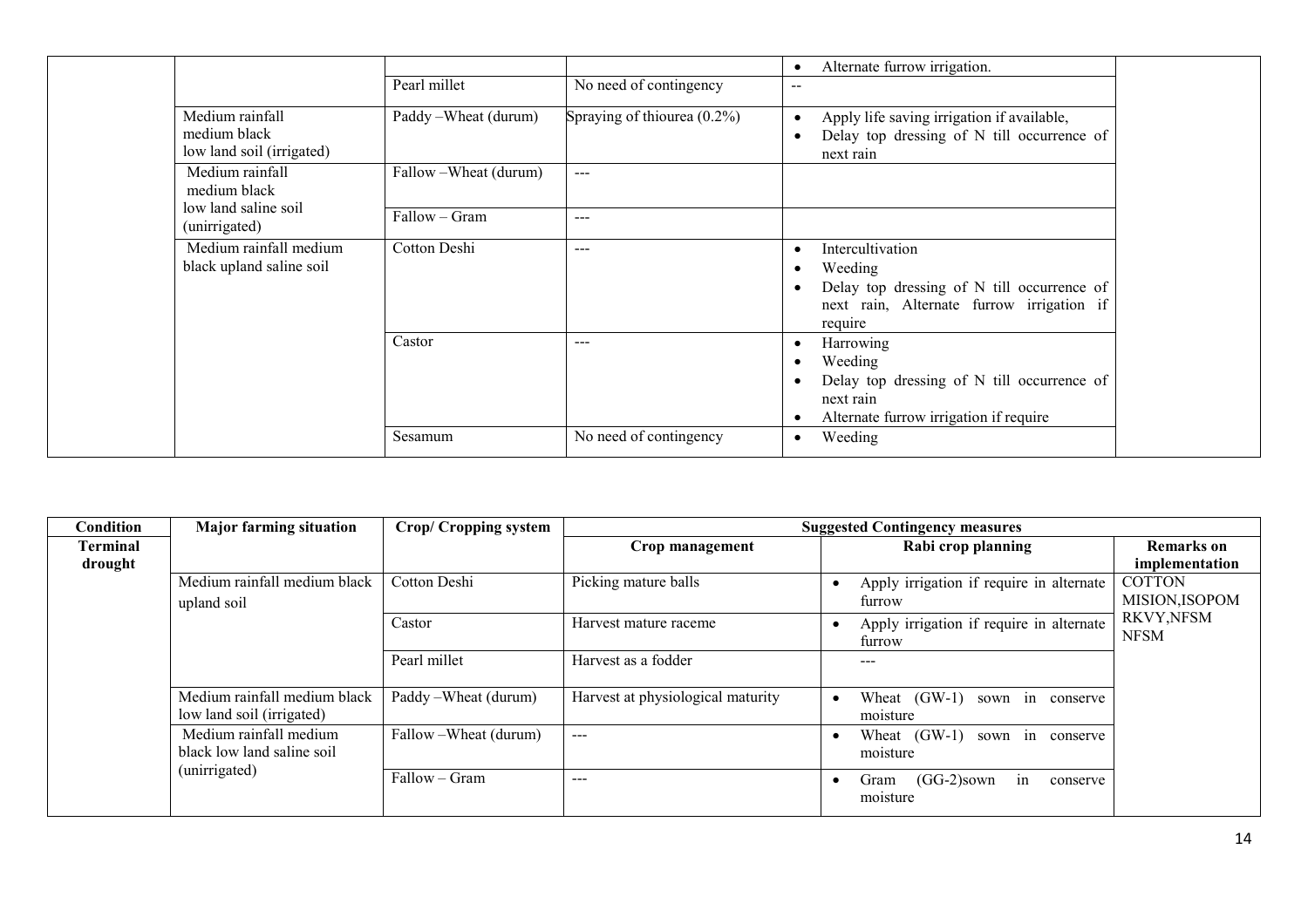| Medium rainfall medium<br>black upland saline soil | Cotton Deshi | $- - -$                           | Apply irrigation if require in alternate<br>furrow |  |
|----------------------------------------------------|--------------|-----------------------------------|----------------------------------------------------|--|
|                                                    | Castor       | $- - -$                           | Apply irrigation if require by furrow<br>method    |  |
|                                                    | Sesamum      | Harvest at physiological maturity | Cumin (GC-4)                                       |  |

## 2.1.2 Irrigated situation

| Condition                                                               | <b>Major farming situation</b>                            | <b>Crop/Cropping system</b> | <b>Suggested Contingency measures</b>                                                                                            |                                                                                                                                                                                 |                                                                              |  |
|-------------------------------------------------------------------------|-----------------------------------------------------------|-----------------------------|----------------------------------------------------------------------------------------------------------------------------------|---------------------------------------------------------------------------------------------------------------------------------------------------------------------------------|------------------------------------------------------------------------------|--|
|                                                                         |                                                           |                             | Change in crop cropping system                                                                                                   | <b>Agronomic measures</b>                                                                                                                                                       | <b>Remarks</b> on<br>implementation                                          |  |
| Delayed/limited<br>release of water<br>in canals due to<br>low rainfall | Medium rainfall medium<br>black upland soil               | Cotton                      | Cotton Deshi (ADC-1, G.Cot.21)                                                                                                   | Use other source of water for irrigation<br>$\bullet$<br>Apply one irrigation if require at the<br>time of long dry spell<br>Apply irrigation in alternate furrow if<br>require | <b>COTTON MISION</b><br><b>ISOPOM</b><br>1. Seed drills under<br><b>RKVY</b> |  |
|                                                                         |                                                           | Castor                      | Castor (GCH-4, GCH-5, GCH-7)                                                                                                     | Apply irrigation in alternate furrow if<br>$\bullet$<br>require                                                                                                                 | 2. Supply of seeds<br>through GSSC                                           |  |
|                                                                         |                                                           | Pearl millet                | No need of contingency                                                                                                           |                                                                                                                                                                                 | 3. Supply of seeds<br>through NFSM                                           |  |
|                                                                         | Medium rainfall medium<br>black low land soil (irrigated) | Paddy – Wheat (GW-1)        | Grow early and medium duration<br>varieties-<br>Sukhvel, -20, GR-3, GR-4, GR-6,<br>GR-11, GAR-13, Ashoka-200F,<br>Gurjari, GR-12 | Use SRI technique<br>$\bullet$<br>Sowing of aerobic rice<br>Use other source of water for TP                                                                                    | <b>NFSM</b><br><b>RKVY</b>                                                   |  |
|                                                                         | Medium rainfall medium<br>black low land saline soil      | Fallow - Wheat (durum)      | $- -$                                                                                                                            |                                                                                                                                                                                 |                                                                              |  |
|                                                                         | (unirrigated)                                             | Fallow - Gram (GG-2)        | $\overline{a}$                                                                                                                   |                                                                                                                                                                                 |                                                                              |  |
|                                                                         | Medium rainfall medium<br>black upland saline soil        | Cotton                      | Cotton: Bt cotton                                                                                                                | Use other source of water for sowing<br>$\bullet$<br>Apply irrigation through drip / furrow<br>for sowing                                                                       |                                                                              |  |
|                                                                         |                                                           | Castor                      | GCH-4, GCH-5, GCH-7                                                                                                              | Use other source of water for sowing<br>Apply irrigation through drip / furrow<br>for sowing                                                                                    |                                                                              |  |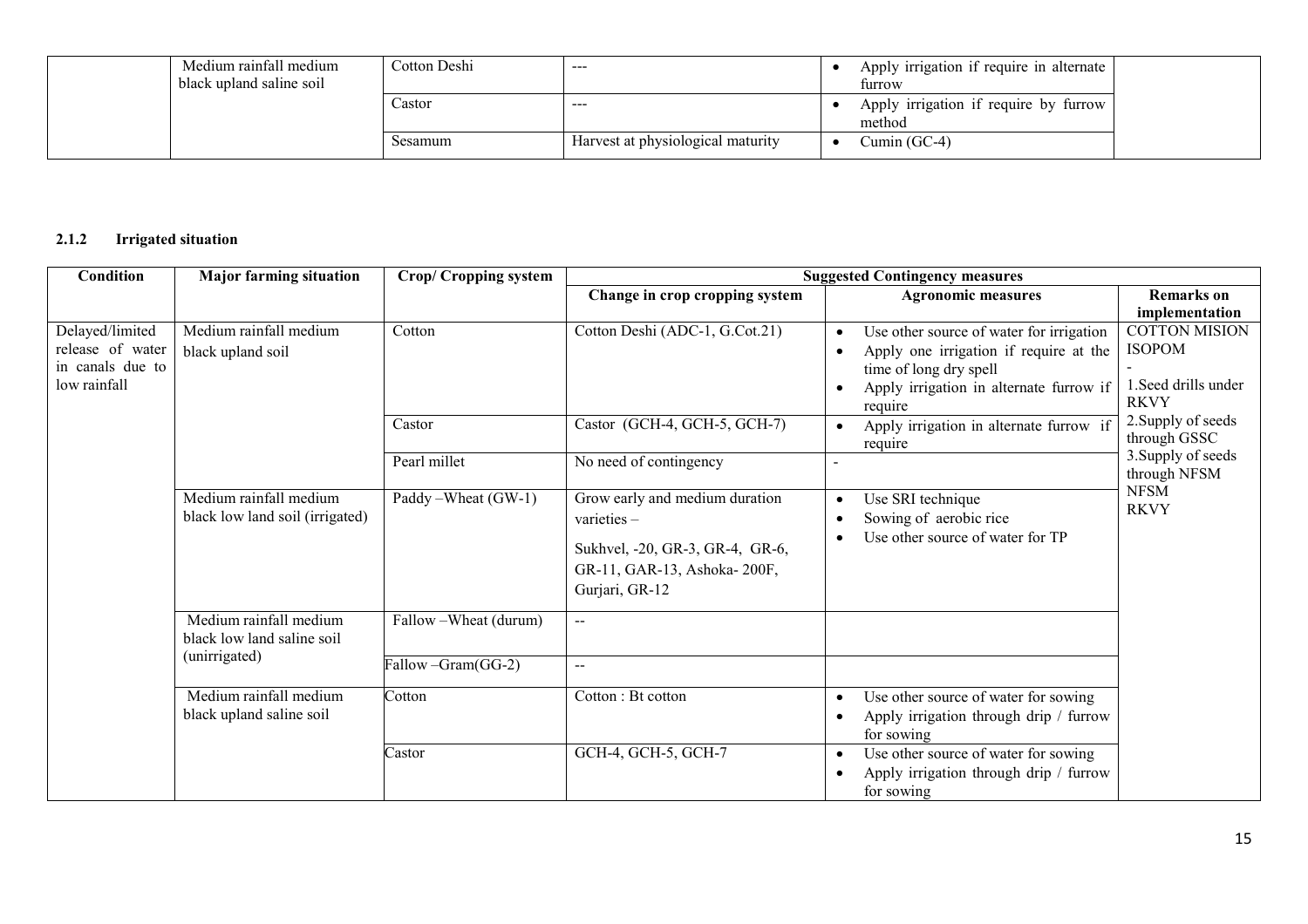| esamum<br>ົາບປ | 'urva-<br>Sesamum |  |  |
|----------------|-------------------|--|--|
|----------------|-------------------|--|--|

| Condition                        | <b>Major farming situation</b> | <b>Crop/Cropping system</b> | <b>Suggested Contingency measures</b> |                                                                        |                                   |  |
|----------------------------------|--------------------------------|-----------------------------|---------------------------------------|------------------------------------------------------------------------|-----------------------------------|--|
|                                  |                                |                             | Change in crop cropping system        | <b>Agronomic measures</b>                                              | <b>Remarks</b> on                 |  |
|                                  |                                |                             |                                       |                                                                        | implementation                    |  |
| Non release of                   | Medium rainfall medium black   | Cotton                      | Cotton Deshi (ADC-1, G.Cot.21)        | Use of other sources of irrigation                                     | <b>COTTON MISION</b>              |  |
| water in canals                  | upland soil                    |                             |                                       | (Tubewell& pond) for sowing, if                                        | <b>ISOPOM</b>                     |  |
| delayed<br>under                 |                                |                             |                                       | monsoon delayed upto July                                              |                                   |  |
| onset of monsoon<br>in catchment |                                | Castor                      | Castor (GCH-4, GCH-5, GCH-7)          | Use of other sources of irrigation                                     | 1. Seed drills under              |  |
|                                  |                                |                             |                                       | (Tubewell& pond) for sowing, if                                        | <b>RKVY</b><br>2. Supply of seeds |  |
|                                  |                                |                             |                                       | monsoon delayed upto August                                            | through GSSC                      |  |
|                                  |                                | Pearl millet                | No need of contingency                | Sowing of pearlmillet is possible if                                   | 3. Supply of seeds                |  |
|                                  |                                |                             |                                       | rain occur up to the end of July                                       | through NFSM                      |  |
|                                  |                                |                             |                                       | If rain is to be occur after july, sow the<br>sorghum crop as a fodder |                                   |  |
|                                  | Medium rainfall medium black   | Paddy – Wheat (GW-1)        | Grow early and medium duration        |                                                                        |                                   |  |
|                                  | low land soil (irrigated)      |                             | varieties $-$                         | Use of other sources of irrigation<br>$\bullet$<br>(Tubewell) for TP   |                                   |  |
|                                  |                                |                             | Sukhvel, -20, GR-3, GR-4, GR-6,       |                                                                        |                                   |  |
|                                  |                                |                             | GR-11, GAR-13, Ashoka-200F,           |                                                                        |                                   |  |
|                                  |                                |                             | Gurjari,                              |                                                                        |                                   |  |
|                                  |                                |                             | GR-12                                 |                                                                        |                                   |  |
|                                  | Medium rainfall medium         | Fallow-Wheat (GW-1)         |                                       | No need of contingency<br>$\bullet$                                    |                                   |  |
|                                  | black low land saline soil     |                             |                                       |                                                                        |                                   |  |
|                                  | (unirrigated)                  | Fallow-Gram(GG-2)           | $\sim$ $\sim$                         | No need of contingency<br>$\bullet$                                    |                                   |  |
|                                  |                                |                             |                                       |                                                                        |                                   |  |
|                                  | Medium rainfall medium         | Cotton                      | Cotton: Bt cotton                     | Apply irrigation through<br>drip or in                                 |                                   |  |
|                                  | black upland saline soil       |                             |                                       | furrow for sowing through other source                                 |                                   |  |
|                                  |                                |                             |                                       | of water                                                               |                                   |  |
|                                  |                                | Castor                      | GCH-4, GCH-5, GCH-7                   | drip or in<br>Use irrigation through                                   |                                   |  |
|                                  |                                |                             |                                       | furrow for sowing through other source                                 |                                   |  |
|                                  |                                |                             |                                       | of water                                                               |                                   |  |
|                                  |                                | Sesamum                     | $\sim$ $\sim$                         | Grow the crop as a semi-rabi (Purva-                                   |                                   |  |
|                                  |                                |                             |                                       | 1)                                                                     |                                   |  |

| .<br>Dondition | situation<br>tarmıng<br>маю | rop<br>ropping svstem<br>. . | measures<br>Contingency<br>gested     |                           |                  |
|----------------|-----------------------------|------------------------------|---------------------------------------|---------------------------|------------------|
|                |                             |                              | opping system:<br>hange<br>cron<br>ın | <b>Agronomic measures</b> | 'emarks<br>'S OL |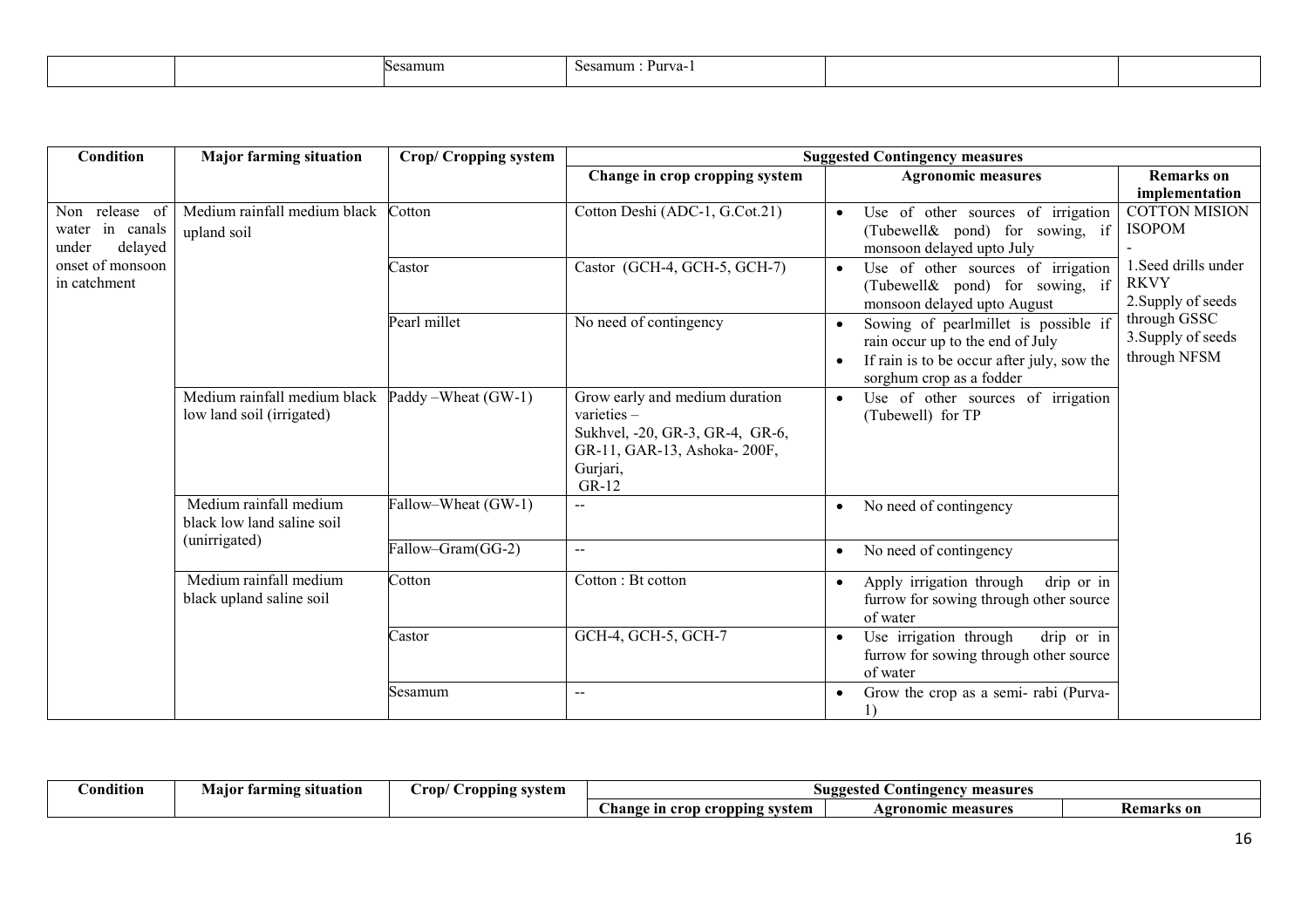|                                                    |                                                                       |                       |                                                                |                                                                                  | implementation                                                           |
|----------------------------------------------------|-----------------------------------------------------------------------|-----------------------|----------------------------------------------------------------|----------------------------------------------------------------------------------|--------------------------------------------------------------------------|
| Insufficient<br>ground<br>water<br>recharge due to | Medium rainfall medium black<br>upland soil                           | Cotton                | Cotton (G.Cot-13, G.Cot-21,<br>$ADC-1)$                        | inter<br>Soil mulch through<br>culturing                                         | Every year ground<br>$\bullet$<br>water recharging<br>through farm pond/ |
| low rainfall                                       |                                                                       | Castor                | Castor (GCH-2, GCH-4, GCH-5,<br>$GCH-7$                        | Soil mulch through<br>inter<br>culturing                                         | deepening the village<br>pond and check dam                              |
|                                                    |                                                                       | Pearl millet          | Shift on fodder sorghum<br>$(S-1049)$                          | No need agronomic measures                                                       | should be implemented<br>through PPP.                                    |
|                                                    | Medium rainfall medium black<br>low land soil (irrigated)             | Paddy – Wheat (GW-1)  | Grow GR-11,<br>GR-12, GR-13, Jaya, Gurjary,<br>Dandi varieties | Since such situation is not<br>arise due sufficient ground<br>water is available |                                                                          |
|                                                    | Medium rainfall medium black<br>low land saline soil<br>(unirrigated) | Fallow – Wheat (GW-1) | Durum Wheat GW-1                                               |                                                                                  | raised<br>mostly<br>Crops<br>under<br>conserve<br>rain                   |
|                                                    |                                                                       | Fallow-Gram(dry)      | Gram GG-2                                                      | $\overline{\phantom{a}}$                                                         | water                                                                    |
|                                                    | Medium rainfall medium black<br>upland saline soil                    | Cotton                | Cotton (G.Cot-13, G.Cot-21,<br>ADC-1 or Bt Cotton              | $\sim$                                                                           | Due to poor ground<br>$\bullet$<br>water quality (saline)                |
|                                                    |                                                                       | Castor                | Castor(GCH-2, GCH-4, GCH-5,<br>$GCH-7$                         |                                                                                  | farmer are not prefer to<br>apply irrigation.<br>Crops<br>mostly         |
|                                                    |                                                                       | Sesamum               | Sesamum (GT-2)                                                 | $\blacksquare$                                                                   | raised<br>under<br>conserve<br>rain<br>water                             |
|                                                    |                                                                       |                       |                                                                |                                                                                  | Sesamum crop mostly<br>successfully<br>raised<br>under rainfed condition |

| Condition                                                                                | <b>Major farming</b> | Crop/ Cropping | <b>Suggested Contingency measures</b> |                                                                       |                   |  |
|------------------------------------------------------------------------------------------|----------------------|----------------|---------------------------------------|-----------------------------------------------------------------------|-------------------|--|
|                                                                                          | situation            | system         | Change in crop cropping               | <b>Agronomic measures</b>                                             | <b>Remarks</b> on |  |
|                                                                                          |                      |                | svstem                                |                                                                       | implementation    |  |
| Lack of inflows into<br>tanks<br>to<br>due<br>insufficient / delayed<br>onset of monsoon |                      |                |                                       | This type of irrigation facilities are not available in This District |                   |  |

2.2 Unusual rains (untimely, unseasonal etc.) (for both rainfed and irrigation condition)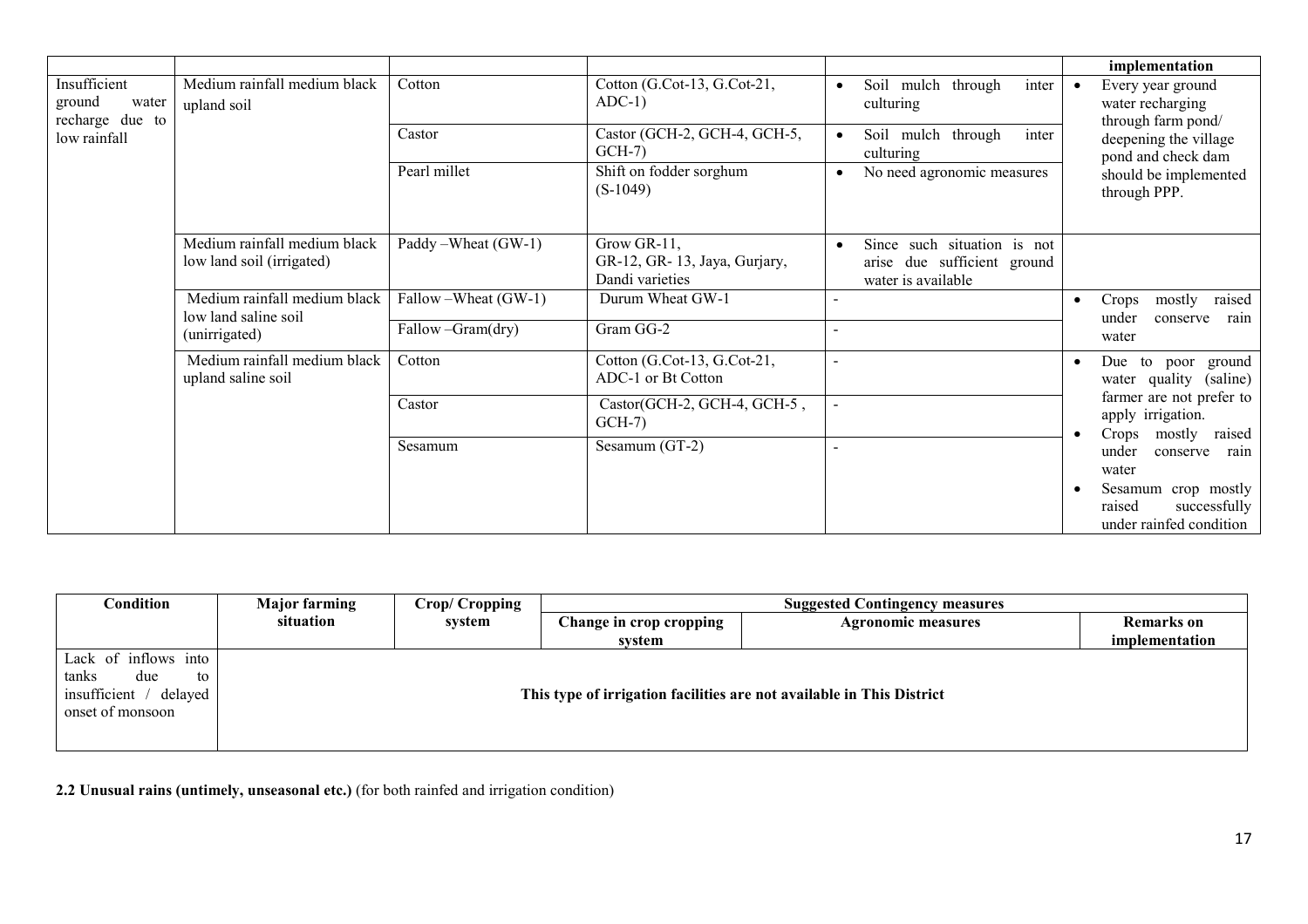| <b>Condition</b>                                                            | <b>Suggested contingency measure</b>                                                      |                                                                                               |                                                                                                   |                                                                                                                                                                                                                        |  |  |  |
|-----------------------------------------------------------------------------|-------------------------------------------------------------------------------------------|-----------------------------------------------------------------------------------------------|---------------------------------------------------------------------------------------------------|------------------------------------------------------------------------------------------------------------------------------------------------------------------------------------------------------------------------|--|--|--|
| Continyous<br>high rainfall in<br>short span<br>leading to<br>water logging | Vegetative stage                                                                          | <b>Flowering stag</b>                                                                         | Crop maturity stage                                                                               | <b>Post harvest</b>                                                                                                                                                                                                    |  |  |  |
| Cotton                                                                      | Drain out excess water<br>$\bullet$<br>Spraying<br>of<br>$\bullet$<br>monocrotophos 0.04% | Drain out excess water<br>$\bullet$<br>Spraying of<br>$\bullet$<br>monocrotophos 0.04%        | Drain out excess water<br>$\bullet$<br>Delay the picking seed cotton<br>$\bullet$                 | Harvested crop should transfer at safer palace<br>$\bullet$<br>Drying of seed cotton for maintaining the quality of lint<br>$\bullet$                                                                                  |  |  |  |
| Wheat                                                                       | Drain out excess water                                                                    | Drain out excess water<br>$\bullet$                                                           | Drain out excess water<br>$\bullet$<br>Delay the harvest<br>$\bullet$                             | Harvested crop should transfer at safer palace<br>$\bullet$                                                                                                                                                            |  |  |  |
| Paddy                                                                       |                                                                                           | Drain out excess water<br>$\bullet$                                                           | Drain out excess water<br>$\bullet$<br>Delay the harvest of crop<br>$\bullet$                     | Harvested crop should transfer at safer palace<br>$\bullet$<br>Allow the crop dry before harvest<br>$\bullet$<br>Spray common salt $@5\%$ on panicales to prevent seed<br>generation and spoilage of straw from moulds |  |  |  |
| Gram                                                                        | Drain out excess water                                                                    | Drain out excess water<br>$\bullet$<br>Spray of endosulfan 0.07%<br>$\bullet$                 | Drain out excess water<br>$\bullet$<br>Picking the<br>pods for<br>green<br>$\bullet$<br>vegetable | Harvested crop should transfer at safer palace<br>$\bullet$                                                                                                                                                            |  |  |  |
| Pearlmillet                                                                 | Drain out excess water                                                                    | Drain out excess water<br>$\bullet$                                                           | Drain out excess water<br>$\bullet$<br>Nipping in standing crop<br>$\bullet$                      | Harvested crop should transfer at safer palace<br>$\bullet$<br>Cover the plastic sheet on the produce if availabel                                                                                                     |  |  |  |
| Horticulture                                                                |                                                                                           |                                                                                               |                                                                                                   |                                                                                                                                                                                                                        |  |  |  |
| Ber                                                                         | Drain out excess water                                                                    | Drain out excess water<br>$\bullet$<br>Spraywetable sulphur<br>$\omega$<br>$\bullet$<br>0.02% | Drain out excess water<br>$\bullet$<br>Harvest the mature fruits<br>$\bullet$                     | Harvested crop should transfer at safer palace                                                                                                                                                                         |  |  |  |
| Citrus                                                                      | Drain out excess water                                                                    | Drain out excess water<br>$\bullet$<br>Paste bordo mixture on<br>$\bullet$<br>stem            | Drain out excess water<br>$\bullet$<br>Harvest the mature fruits<br>$\bullet$                     | Harvested crop should transfer at safer palace<br>$\bullet$                                                                                                                                                            |  |  |  |
| Anola                                                                       | Drain out excess water                                                                    | Drain out excess water<br>$\bullet$<br>Spray NAA @20 ppm<br>$\bullet$                         | Drain out excess water<br>$\bullet$<br>Harvest the mature fruits<br>$\bullet$                     | Harvested crop should transfer at safer palace<br>$\bullet$                                                                                                                                                            |  |  |  |
| Mango                                                                       | Drain out excess water                                                                    | Drain out excess water<br>$\bullet$<br>Spraying NAA @20 ppm<br>$\bullet$                      | Drain out excess water<br>$\bullet$<br>Harvest the mature fruits<br>$\bullet$                     | Harvested crop should transfer at safer palace                                                                                                                                                                         |  |  |  |
| Guava                                                                       | Drain out excess water                                                                    | Drain out excess water<br>$\bullet$<br>Paste<br>bordo mixture on<br>$\bullet$<br>stem         | Drain out excess water<br>$\bullet$<br>Harvest the mature fruits<br>$\bullet$                     | Harvested crop should transfer at safer palace                                                                                                                                                                         |  |  |  |

| $\gamma$ rainfall with high speed wind in a short span<br><b>Heavy</b> |                                                         |  |                                   |  |                                     |  |                                                                                |
|------------------------------------------------------------------------|---------------------------------------------------------|--|-----------------------------------|--|-------------------------------------|--|--------------------------------------------------------------------------------|
| Cotton                                                                 | $\overline{\phantom{a}}$<br>Drain out excess<br>s watei |  | . )rain<br>1 out excess water     |  | Jrain<br>n out excess water         |  | p should transfer at safer palace<br>Harvested crop                            |
|                                                                        | Spraying of monocroto<br>$\sim$ tophos                  |  | `onocrotophos<br>Spraving of<br>. |  | e picking of seed cotton<br>⊅elav ' |  | $\sim$ 1.<br>I seed cotton for maintaining the quality<br>of lint<br>Drving of |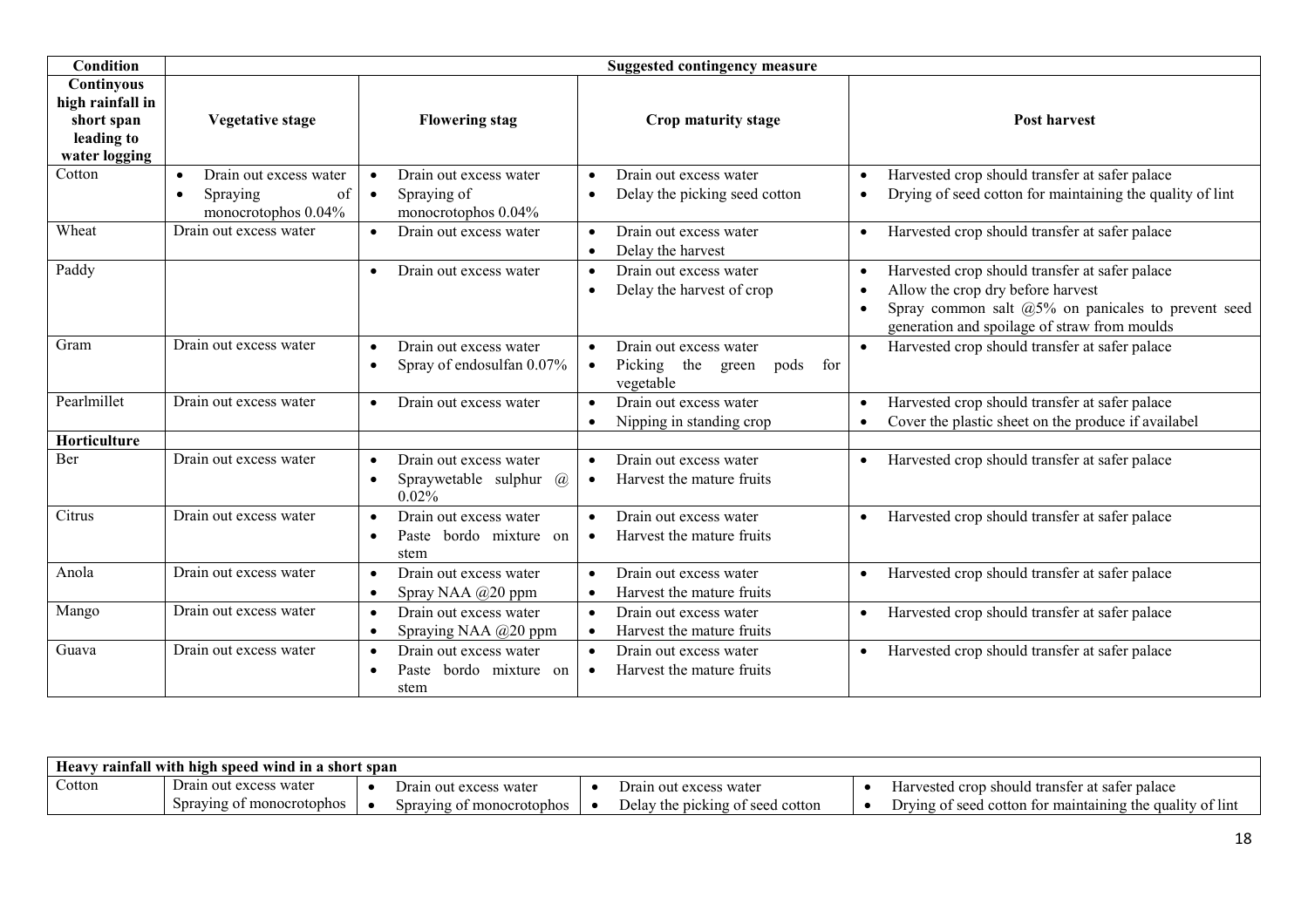|                      | 0.04%                  | 0.04%                                                   |                                                                                                         |                                                                                                                 |
|----------------------|------------------------|---------------------------------------------------------|---------------------------------------------------------------------------------------------------------|-----------------------------------------------------------------------------------------------------------------|
| Wheat                | Drain out excess water | Drain out excess water<br>$\bullet$                     | Drain out excess water<br>$\bullet$                                                                     | Harvested crop should transfer at safer palace<br>$\bullet$                                                     |
| Paddy                | Drain out excess water | Drain out excess water<br>$\bullet$                     | Delay the harvest<br>$\bullet$<br>Drain out excess water<br>$\bullet$<br>Delay the harvest<br>$\bullet$ | Harvested crop should transfer at safer palace<br>$\bullet$<br>Allow the crop dry before harvest<br>$\bullet$   |
|                      |                        |                                                         |                                                                                                         | Spray common salt @5% on panicales to prevent seed<br>$\bullet$<br>generation and spoilage of straw from moulds |
| Gram                 | Drain out excess water | Drain out excess water<br>$\bullet$                     | Drain out excess water<br>$\bullet$                                                                     | Harvested crop should transfer at safer palace<br>$\bullet$                                                     |
|                      |                        | Spray endosulfan@0.07%<br>$\bullet$                     | Picking the green pods for<br>$\bullet$<br>vegetable                                                    | Cover the plastic sheet on produce if available<br>$\bullet$                                                    |
| Pearlmillet          | Drain out excess water | Drain out excess water<br>$\bullet$                     | Drain out excess water                                                                                  | Harvested crop should transfer at safer palace<br>$\bullet$                                                     |
|                      |                        |                                                         | Nipping in standing crop<br>$\bullet$                                                                   |                                                                                                                 |
| Horticulture         |                        |                                                         |                                                                                                         |                                                                                                                 |
| Ber                  | Drain out excess water | Drain out excess water<br>$\bullet$                     | Drain out excess water                                                                                  | Harvested crop should transfer at safer palace                                                                  |
|                      |                        | Pl. protection measures<br>$\bullet$<br>should be taken | Harvest mature fruits                                                                                   |                                                                                                                 |
|                      |                        | Spray wetable sulphur $\omega$<br>$\bullet$<br>$0.02\%$ |                                                                                                         |                                                                                                                 |
| Citrus               | Drain out excess water | Drain out excess water<br>$\bullet$                     | Drain out excess water                                                                                  | Harvested crop should transfer at safer palace<br>$\bullet$                                                     |
|                      |                        | Paste bordo mixture on<br>$\bullet$<br>stem             | Harvest mature fruits                                                                                   |                                                                                                                 |
| Anola                | Drain out excess water | Drain out excess water<br>$\bullet$                     | Drain out excess water<br>$\bullet$                                                                     | Harvested crop should transfer at safer palace<br>$\bullet$                                                     |
|                      |                        | Spray NAA @20 ppm<br>$\bullet$                          | Harvest the mature fruits<br>$\bullet$                                                                  |                                                                                                                 |
| Guava                | Drain out excess water | Drain out excess water<br>$\bullet$                     | Drain out excess water<br>$\bullet$                                                                     | Harvested crop should transfer at safer palace<br>$\bullet$                                                     |
|                      |                        | Paste bordo mixture on<br>$\bullet$<br>stem             | Harvest the mature fruits                                                                               |                                                                                                                 |
| Mango                | Drain out excess water | Drain out excess water<br>$\bullet$                     | Drain out excess water<br>$\bullet$                                                                     | Harvested crop should transfer at safer palace<br>$\bullet$                                                     |
|                      |                        | Spray NAA @20 ppm<br>$\bullet$                          | Harvest the mature fruits                                                                               |                                                                                                                 |
| <b>Outbreak of</b>   |                        |                                                         |                                                                                                         |                                                                                                                 |
| pest and             |                        |                                                         |                                                                                                         |                                                                                                                 |
| diseases due to      |                        |                                                         | Control measure taken as per recommendations as per Appendix                                            |                                                                                                                 |
| un seasonal<br>rains |                        |                                                         |                                                                                                         |                                                                                                                 |
|                      |                        |                                                         |                                                                                                         |                                                                                                                 |

2.3 Floods

| $\complement$ ondition | Suggested contingency measure |                |                     |                     |  |  |
|------------------------|-------------------------------|----------------|---------------------|---------------------|--|--|
| .ontinuous             |                               |                |                     |                     |  |  |
| high rainfall in       | egetative stage/              | Flowering stag | Crop maturity stage | <b>Post harvest</b> |  |  |
| short span             |                               |                |                     |                     |  |  |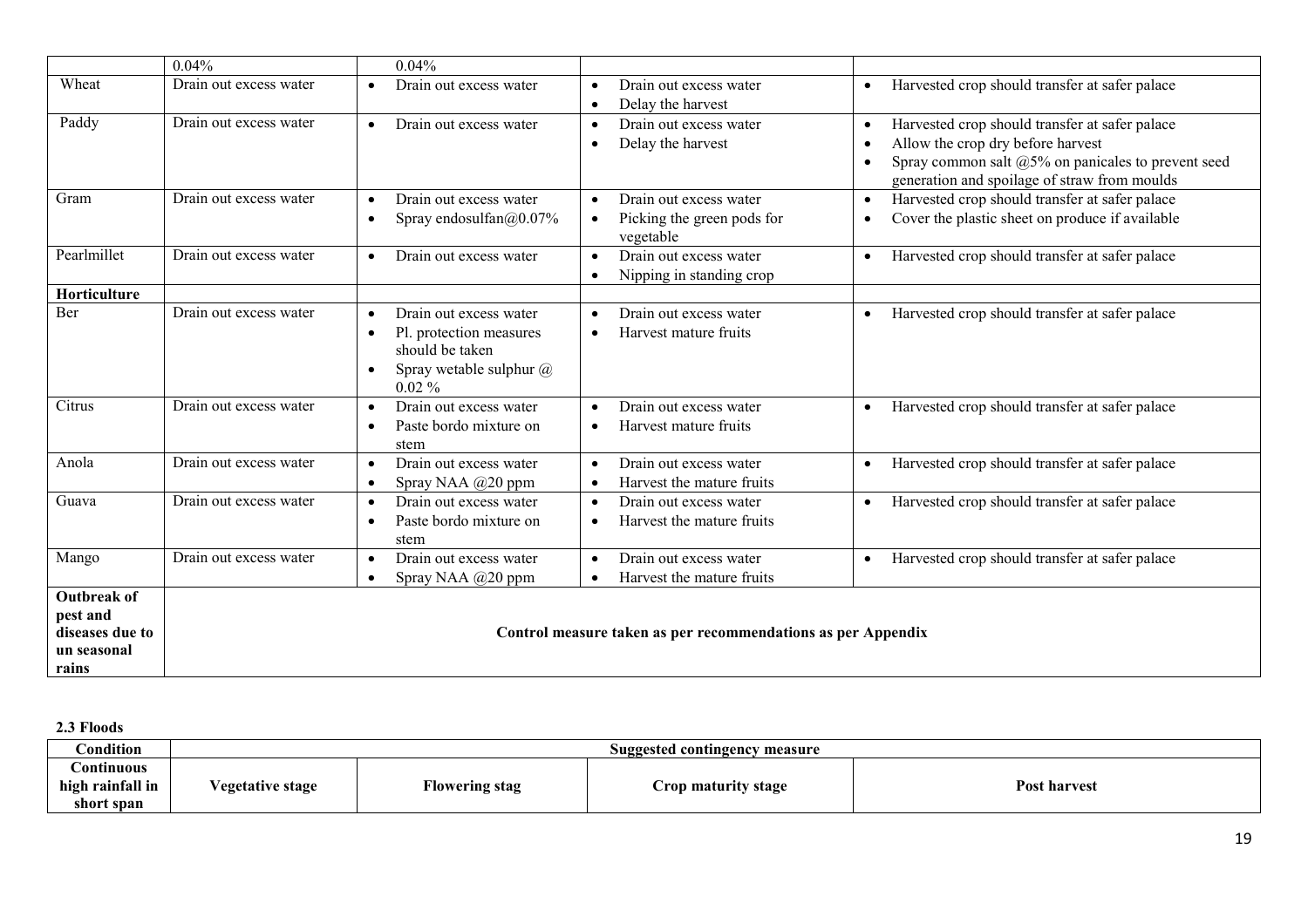| leading to<br>water logging |                        |                                                                                                                                  |                                                                                             |                                                                                                                                                                                                                                    |
|-----------------------------|------------------------|----------------------------------------------------------------------------------------------------------------------------------|---------------------------------------------------------------------------------------------|------------------------------------------------------------------------------------------------------------------------------------------------------------------------------------------------------------------------------------|
| Cotton                      | Drain out excess water | Drain out excess water<br>$\bullet$<br>Spray monocrotophos<br>$\bullet$<br>$@0.04\%$                                             | Drain out excess water<br>$\bullet$<br>Delay the picking of seed cotton<br>$\bullet$        | Harvested crop should transfer at safer palace<br>$\bullet$<br>Drying of seed cotton for maintaining in quality of lint<br>$\bullet$                                                                                               |
| Wheat                       | Drain out excess water | Drain out excess water<br>$\bullet$                                                                                              | Drain out excess water<br>$\bullet$<br>Delay the harvest the crop<br>$\bullet$              | Harvested crop should transfer at safer palace<br>$\bullet$                                                                                                                                                                        |
| Paddy                       | Drain out excess water | Drain out excess water<br>$\bullet$                                                                                              | Drain out excess water<br>$\bullet$<br>Delay the harvest the crop<br>$\bullet$              | Harvested crop should transfer at safer palace<br>$\bullet$<br>Allow the crop dry before harvest<br>$\bullet$<br>Spray common salt $@5\%$ on panicles to prevent seed<br>$\bullet$<br>generation and spoilage of straw from moulds |
| Gram                        | Drain out excess water | Drain out excess water +<br>$\bullet$<br>Spray endosulfan @0.07%                                                                 | Drain out excess water<br>$\bullet$<br>Picking the green pods for<br>$\bullet$<br>vegetable | Harvested crop should transfer at safer palace<br>$\bullet$<br>Cover the plastic sheet on produce if available<br>$\bullet$                                                                                                        |
| Pearlmillet                 | Drain out excess water | Drain out excess water<br>$\bullet$                                                                                              | Drain out excess water<br>$\bullet$<br>Delay the harvest the crop<br>$\bullet$              | Harvested crop should transfer at safer palace<br>$\bullet$                                                                                                                                                                        |
| Horticulture                |                        |                                                                                                                                  |                                                                                             |                                                                                                                                                                                                                                    |
| Ber                         | Drain out excess water | Drain out excess water<br>$\bullet$<br>Pl. protection measures<br>$\bullet$<br>Spray wetable sulphur<br>$\bullet$<br>$@0.02\%$   | Drain out excess water<br>$\bullet$<br>Harvest the mature fruits                            | Harvested crop should transfer at safer palace<br>$\bullet$                                                                                                                                                                        |
| Citrus                      | Drain out excess water | Drain out excess water<br>$\bullet$<br>Paste the bordo mixture on<br>$\bullet$<br>stem                                           | Drain out excess water<br>$\bullet$<br>Harvest the mature fruits                            | Harvested crop should transfer at safer palace<br>$\bullet$                                                                                                                                                                        |
| Anola                       | Drain out excess water | Drain out excess water<br>$\bullet$<br>Spray NAA @20 ppm<br>$\bullet$                                                            | Drain out excess water<br>$\bullet$<br>Harvest the mature fruits<br>$\bullet$               | Harvested crop should transfer at safer palace<br>$\bullet$                                                                                                                                                                        |
| Mango                       | Drain out excess water | Drain out excess water<br>$\bullet$<br>Pl. protection measures<br>$\bullet$<br>should be taken<br>Spray NAA @20 ppm<br>$\bullet$ | Drain out excess water<br>$\bullet$<br>Harvest the mature fruits<br>$\bullet$               | Harvested crop should transfer at safer palace<br>$\bullet$                                                                                                                                                                        |
| Guava                       | Drain out excess water | Drain out excess water<br>$\bullet$<br>Paste the bordo mixture on<br>$\bullet$<br>stem                                           | Drain out excess water<br>$\bullet$<br>Harvest the mature fruits<br>$\bullet$               | Harvested crop should transfer at safer palace<br>$\bullet$                                                                                                                                                                        |

| Continuous submergence for more than 2 days <sup>2</sup> |                        |                        |                                  |                                                |  |  |  |
|----------------------------------------------------------|------------------------|------------------------|----------------------------------|------------------------------------------------|--|--|--|
| Cotton                                                   | Drain out excess water | Drain out excess water | Drain out excess water           | Harvested crop should transfer at safer palace |  |  |  |
|                                                          |                        |                        | Delay the picking of seed cotton |                                                |  |  |  |
| Wheat                                                    | Drain out excess water | Drain out excess water | Drain out excess water           | Harvested crop should transfer at safer palace |  |  |  |
|                                                          |                        |                        | Delay the harvest of crop        |                                                |  |  |  |
| Paddv                                                    | Drain out excess water | Drain out excess water | Drain out excess water           | Harvested crop should transfer at safer palace |  |  |  |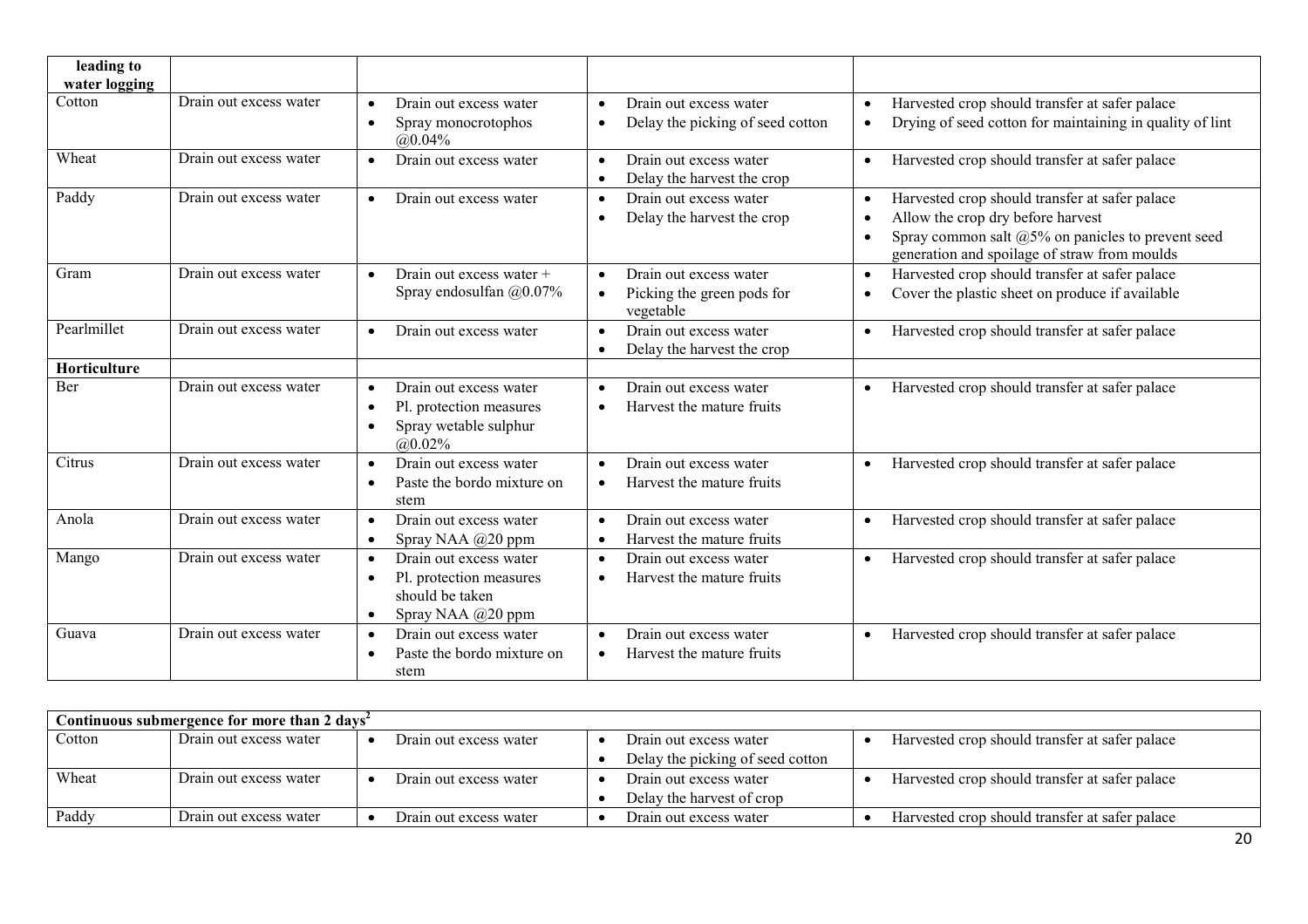|                        |                        |                                                                                                                                                   | Delay the harvest the crop<br>$\bullet$                                        |                                                                                                                     |
|------------------------|------------------------|---------------------------------------------------------------------------------------------------------------------------------------------------|--------------------------------------------------------------------------------|---------------------------------------------------------------------------------------------------------------------|
| Gram                   | Drain out excess water | Drain out excess water<br>$\bullet$                                                                                                               | Drain out excess water<br>$\bullet$<br>Picking the green pods for<br>vegetable | Harvested crop should transfer at safer palace<br>$\bullet$<br>Cover the plastic sheet on produce if available<br>٠ |
| Pearlmillet            | Drain out excess water | Drain out excess water<br>$\bullet$                                                                                                               | Drain out excess water<br>$\bullet$<br>Nipping in standing crop<br>$\bullet$   | Harvested crop should transfer at safer palace<br>$\bullet$                                                         |
| Horticulture           |                        |                                                                                                                                                   |                                                                                |                                                                                                                     |
| Ber                    | Drain out excess water | Drain out excess water<br>$\bullet$<br>Pl. protection measures<br>$\bullet$<br>should be taken<br>Spray wetable sulphur<br>$\bullet$<br>$@0.02\%$ | Drain out excess water<br>$\bullet$<br>Harvest the mature fruits<br>$\bullet$  | Harvested crop should transfer at safer palace<br>$\bullet$                                                         |
| Citrus                 | Drain out excess water | Drain out excess water<br>$\bullet$<br>Spray the bordo mixture on<br>$\bullet$<br>stem                                                            | Drain out excess water<br>$\bullet$<br>Harvest the mature fruits<br>$\bullet$  | Harvested crop should transfer at safer palace<br>$\bullet$                                                         |
| Anola                  | Drain out excess water | Drain out excess water<br>$\bullet$<br>Spray $NAA@20$ ppm<br>$\bullet$                                                                            | Drain out excess water<br>$\bullet$<br>Harvest the mature fruits<br>$\bullet$  | Harvested crop should transfer at safer palace<br>$\bullet$                                                         |
| Guava                  | Drain out excess water | Drain out excess water<br>$\bullet$<br>Pl. protection measures<br>$\bullet$<br>should be taken<br>Spray the bordo mixture on<br>$\bullet$<br>stem | Drain out excess water<br>$\bullet$<br>Harvest the mature fruits<br>$\bullet$  | Harvested crop should transfer at safer palace<br>$\bullet$                                                         |
| Mango                  | Drain out excess water | Drain out excess water<br>$\bullet$<br>Spray NAA @20 ppm<br>$\bullet$                                                                             | Drain out excess water<br>$\bullet$<br>Harvest the mature fruits               | Harvested crop should transfer at safer palace<br>$\bullet$                                                         |
| Sea water<br>induction |                        |                                                                                                                                                   | Such situation not arise in this district                                      |                                                                                                                     |

#### 2.4 extreme events: Heat wave/ Cold wave/Frost/ Hailstorm / Cyclone

| Condition              | Suggested contingency measure                     |                  |                                                   |            |
|------------------------|---------------------------------------------------|------------------|---------------------------------------------------|------------|
| Heat wave <sup>p</sup> | Seedling/nursery stage                            | Vegetative stage | <b>Reproductive stage</b>                         | At harvest |
| Cotton                 |                                                   |                  |                                                   |            |
| Wheat                  |                                                   |                  |                                                   |            |
| Paddy                  | Apply frequent irrigation with low depth of water |                  |                                                   |            |
| Gram                   |                                                   |                  |                                                   |            |
| Pearlmillet            |                                                   |                  |                                                   |            |
| Horticulture           |                                                   |                  |                                                   |            |
| Ber                    |                                                   |                  |                                                   |            |
| Citrus                 |                                                   |                  | Apply frequent irrigation with low depth of water |            |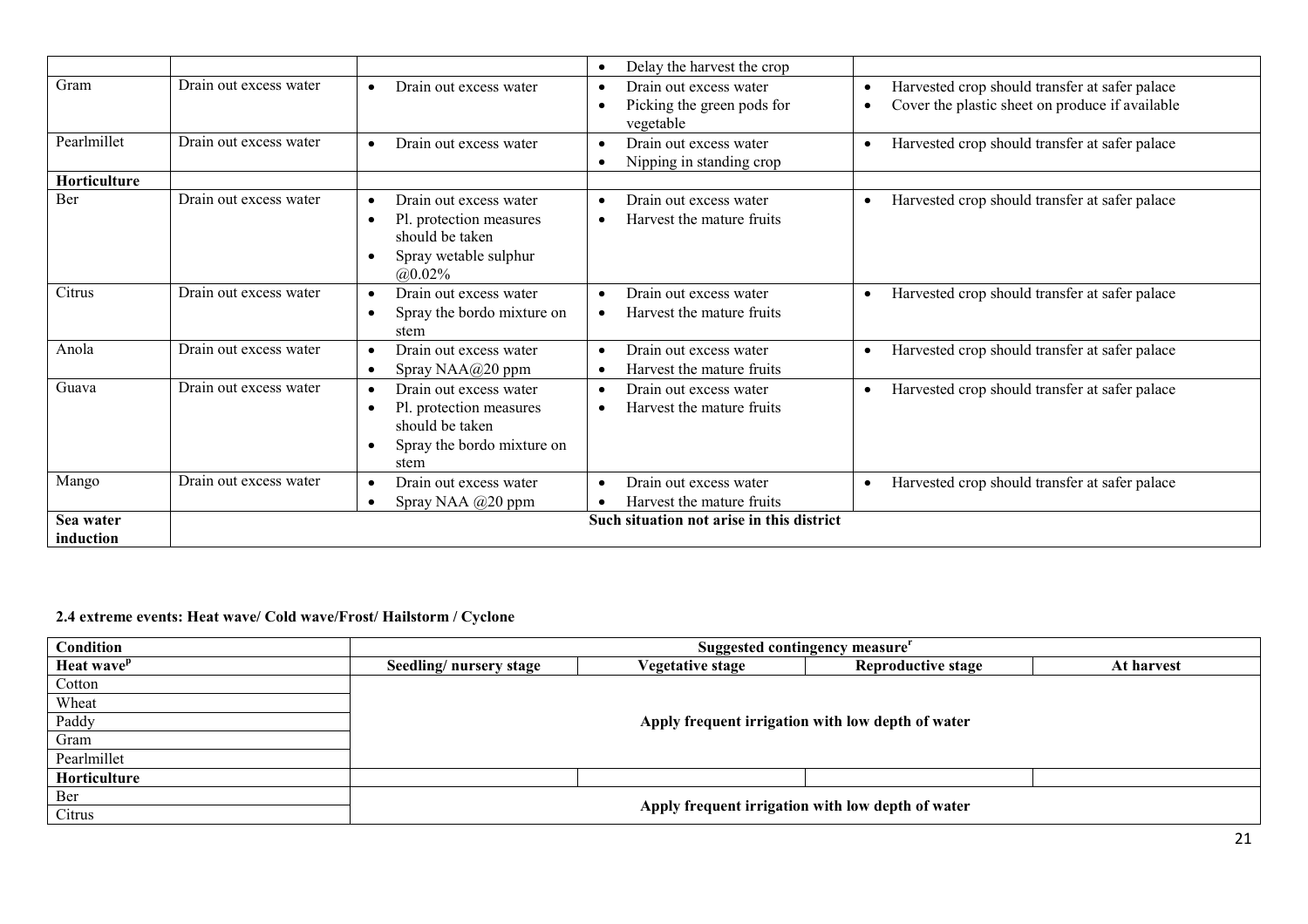| Anola              |                                                                                                              |
|--------------------|--------------------------------------------------------------------------------------------------------------|
| Mango              |                                                                                                              |
| Guava              |                                                                                                              |
| Cold wave, Cyclone | Apply frequent irrigation with low depth of water<br>Make the smoke in the field by burning of organic waste |
| Hailstorm, Frost   | Such situation generally not occurred                                                                        |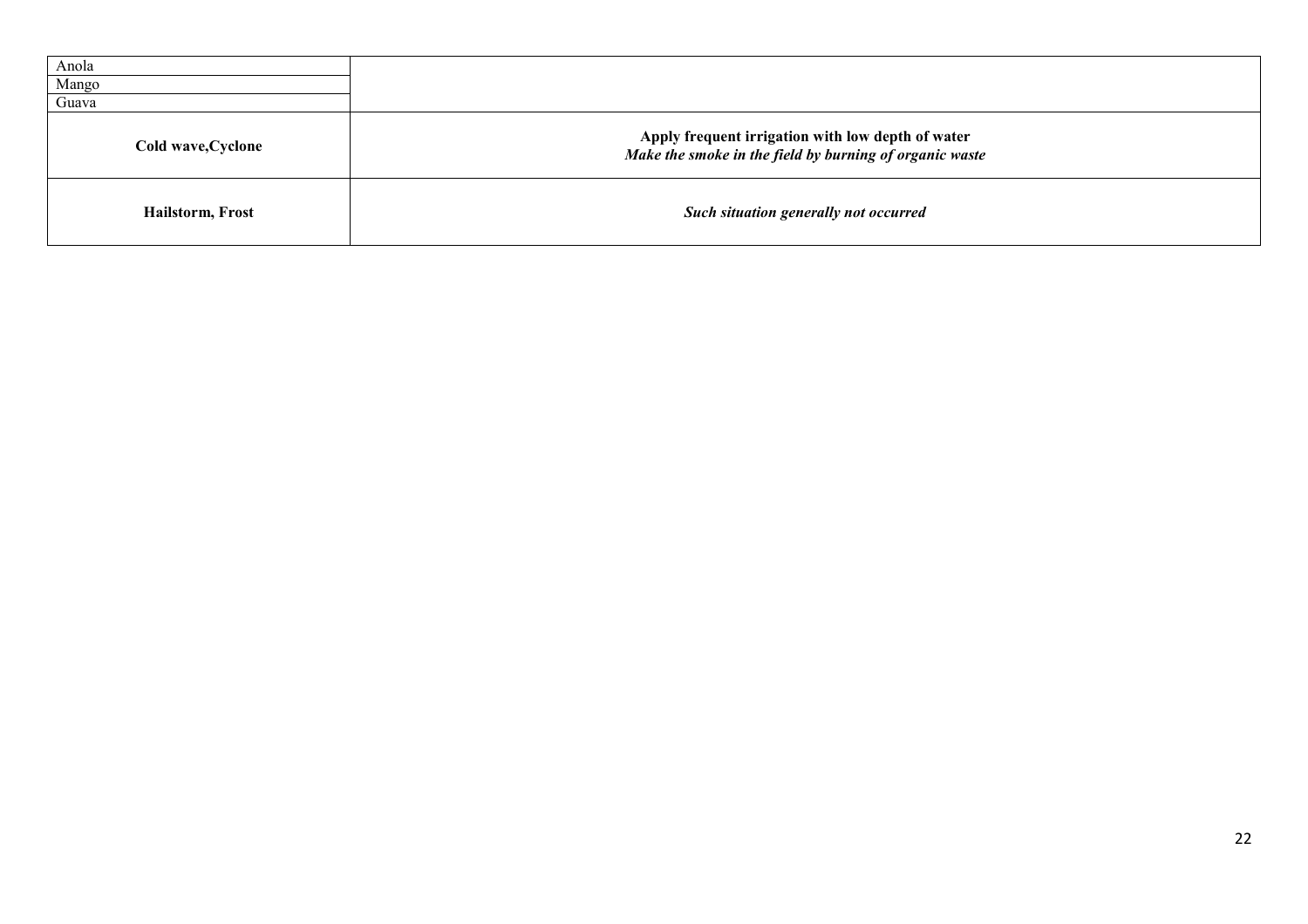## 2.5 Contingent strategies for livestock, poultry & fisheries Poultry

## 2.5.1 Livestock

|                                | <b>Suggested contingency measures</b>                                                                                                                                                                                                                 |                                                                                                                                                                                                                                                       |                                                                                   |
|--------------------------------|-------------------------------------------------------------------------------------------------------------------------------------------------------------------------------------------------------------------------------------------------------|-------------------------------------------------------------------------------------------------------------------------------------------------------------------------------------------------------------------------------------------------------|-----------------------------------------------------------------------------------|
| <b>Drought</b>                 | <b>Before the event</b>                                                                                                                                                                                                                               | During the event                                                                                                                                                                                                                                      | After the event                                                                   |
| Feed fodder availability       | Insurance<br>$\bullet$<br>Encourage perennial fodder on bunds<br>and waste land<br>on community basis<br>$\bullet$<br>Establishing fodder banks, encouraging<br>fodder s in<br>irrigated area<br>Silage – using excess fodder for silage<br>$\bullet$ | Utilizing fodder from perennial trees and<br>$\bullet$<br>Fodder bank reserves<br>$\bullet$<br>Utilizing fodder stored in silos<br>$\bullet$<br>Transporting excess fodder from adjoining districts<br>$\bullet$<br>Use of feed mixtures<br>$\bullet$ | Availing Insurance<br>$\bullet$<br>Culling unproductive<br>$\bullet$<br>livestock |
| Drinking water                 | Preserving water in the tank for<br>$\bullet$<br>drinking purpose<br><b>Excavation of Bore wells</b><br>$\bullet$                                                                                                                                     | Using preserved water in the tanks for drinking<br>$\bullet$<br>Wherever ground water resources are available<br>$\bullet$<br>priority for drinking purpose<br>$\bullet$                                                                              |                                                                                   |
| Health and diseases management | Veterinary preparedness with medicines<br>$\bullet$<br>and vaccines                                                                                                                                                                                   | Conducting mass animal Health Camps and treating<br>$\bullet$<br>the affected once in Campaign<br>$\bullet$                                                                                                                                           | Culling sick animals<br>$\bullet$                                                 |
| <b>Floods</b>                  |                                                                                                                                                                                                                                                       |                                                                                                                                                                                                                                                       |                                                                                   |
| Feed fodder availability       |                                                                                                                                                                                                                                                       |                                                                                                                                                                                                                                                       |                                                                                   |
| Drinking water                 |                                                                                                                                                                                                                                                       |                                                                                                                                                                                                                                                       |                                                                                   |
| Health and diseases management |                                                                                                                                                                                                                                                       |                                                                                                                                                                                                                                                       |                                                                                   |
| Cyclone                        |                                                                                                                                                                                                                                                       |                                                                                                                                                                                                                                                       |                                                                                   |
| Feed fodder availability       |                                                                                                                                                                                                                                                       |                                                                                                                                                                                                                                                       |                                                                                   |
| Drinking water                 |                                                                                                                                                                                                                                                       |                                                                                                                                                                                                                                                       |                                                                                   |
| Health and diseases management |                                                                                                                                                                                                                                                       |                                                                                                                                                                                                                                                       |                                                                                   |
| <b>Heat wave and Cold wave</b> |                                                                                                                                                                                                                                                       |                                                                                                                                                                                                                                                       |                                                                                   |
| Shelter/environment management |                                                                                                                                                                                                                                                       |                                                                                                                                                                                                                                                       |                                                                                   |
| Health and diseases management |                                                                                                                                                                                                                                                       |                                                                                                                                                                                                                                                       |                                                                                   |
|                                |                                                                                                                                                                                                                                                       |                                                                                                                                                                                                                                                       |                                                                                   |

<sup>S</sup>Based on flowering wherever available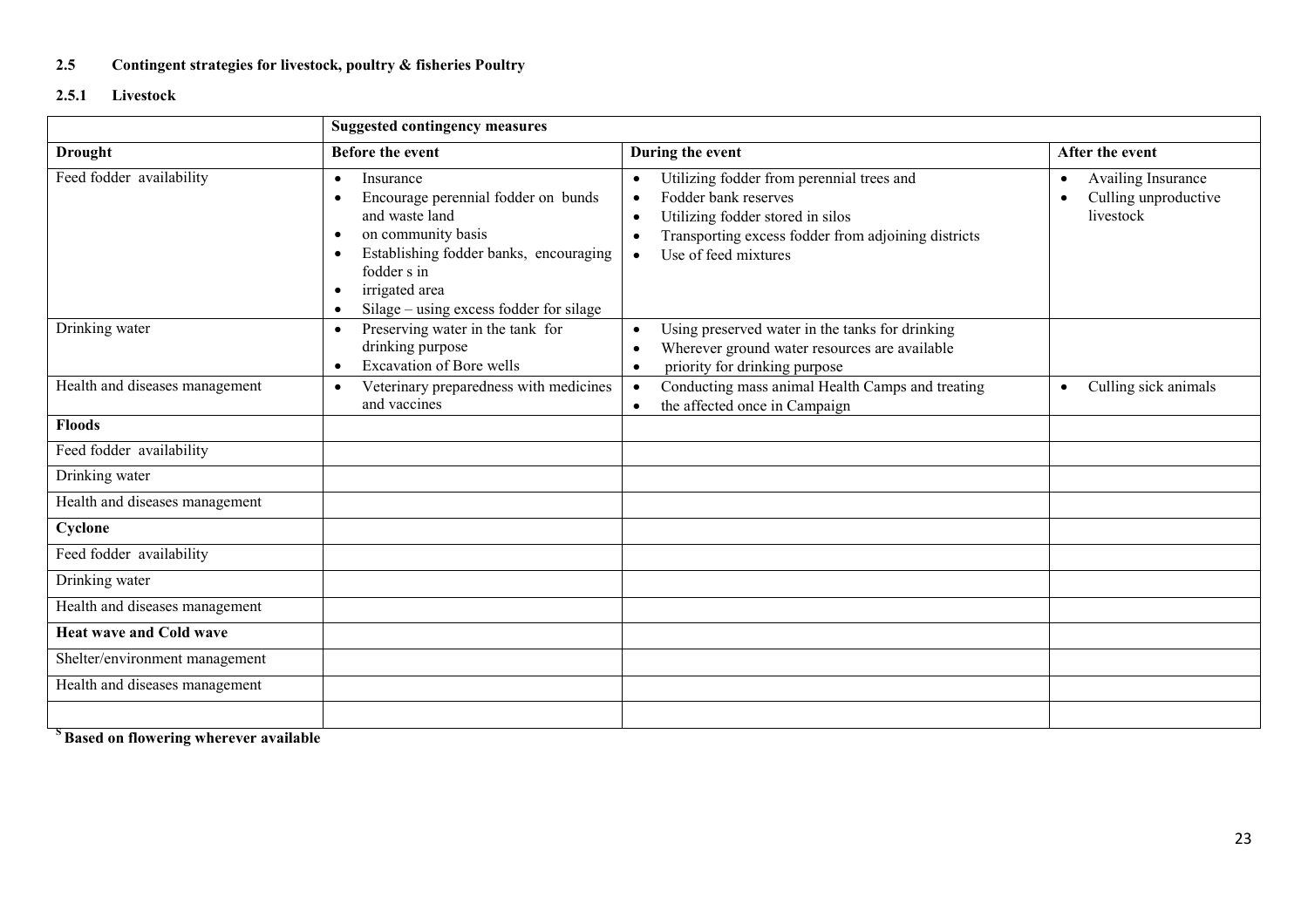|                               | <b>Suggested contingency measures</b>                                                                                                                                                                                                                                                                                                                                           |                                                                                                                                                                                                                                                                                |                                                                                                                                                                                                         |
|-------------------------------|---------------------------------------------------------------------------------------------------------------------------------------------------------------------------------------------------------------------------------------------------------------------------------------------------------------------------------------------------------------------------------|--------------------------------------------------------------------------------------------------------------------------------------------------------------------------------------------------------------------------------------------------------------------------------|---------------------------------------------------------------------------------------------------------------------------------------------------------------------------------------------------------|
|                               | Before the event                                                                                                                                                                                                                                                                                                                                                                | During the event                                                                                                                                                                                                                                                               | After the event                                                                                                                                                                                         |
| <b>Drought</b>                |                                                                                                                                                                                                                                                                                                                                                                                 |                                                                                                                                                                                                                                                                                |                                                                                                                                                                                                         |
| Shortage of feed ingredients  | • Purchase sufficient quantity of ready feed / raw feed<br>ingredients as per storage facilities and requirement.<br>Indentify and test available alternative low cost feed<br>$\bullet$<br>resources in feed testing laboratories for their exact<br>composition for formulating balanced feed.<br>Prepare balanced feed formulation using available feed<br>resources.        | · Feed formulations using low cost feed<br>ingredients in case of non-availability of high<br>priced conventional ingredients.<br>• Keep check on production performance and<br>modify ration consulting poultry specialist.                                                   | • Shift over to good quality feed for<br>optimum production performance.                                                                                                                                |
|                               | Create alternative power generating facilities i.e.<br>$\bullet$<br>Generator set.<br>Take insurance of poultry sheds, equipments and feed<br>factory well in advance may be in the starting phase of<br>opening the farm.                                                                                                                                                      | • Nutrient density should be increased in<br>proportion to feed consumption.<br>• Avoid feed wastage.                                                                                                                                                                          |                                                                                                                                                                                                         |
| Drinking water                | Tube well and water storage facilities should be<br>adequately created.                                                                                                                                                                                                                                                                                                         | · Judicious use of water by avoiding spillage/<br>leaking through waterers.<br>· Use of cooling facilities like sprinklers,<br>foggers, fans etc. for comfort zone and<br>optimum production performance.                                                                      | $\bullet$ Use<br>sanitizers<br>water<br>(chlorination/Sokrena / Vigrox etc.)<br>and softeners (pH. 6).                                                                                                  |
| Health and disease management | • Use of anti-stress vitamins $(AD_3ECB_{12}$ -Vimeral<br>Famitone / Stressvell etc.) in feed and drinking water.<br>Use of adaptogenetic herbal medicines (Zetress<br>$\bullet$<br>Zistetc).<br>Use probiotics (Protexin / Biovet-YC) in feed.<br>Vaccinate birds against important diseases like R.D.,<br>IBD, I.B., Fowl pox according to age as per scheduled<br>programme. | • Use anti-stress, vitamins<br>andadaptogenetic<br>herbal drugs.<br>• Perform vaccination for Ranikhet Disease &<br>Infectious Bronchitis.<br>• Prophylactic medication<br>for<br>important<br>diseases like E.coli& CRD.<br>• Use of electrolytes in feed and drinking water. | • Vaccinate birds as per vaccination<br>schedule.<br>• Perform deworming with Levamisole<br>/ Albendazole / Piperazineetc) and<br>use antibiotics, vitamins as per<br>monthly health calendar programme |

| <b>Floods</b>                |                                                         |                                                                      |                                   |
|------------------------------|---------------------------------------------------------|----------------------------------------------------------------------|-----------------------------------|
| Shortage of feed ingredients | Purchase sufficient quantities of ready feed / raw feed | Use of toxin binders (Chek–O-Tox/ UTPP $\bullet$ Use of Toxin binder | should be                         |
|                              | ingredients.                                            | etc.) in the feed.                                                   | continued to avoid development of |
|                              |                                                         |                                                                      | mycotoxins in the feed            |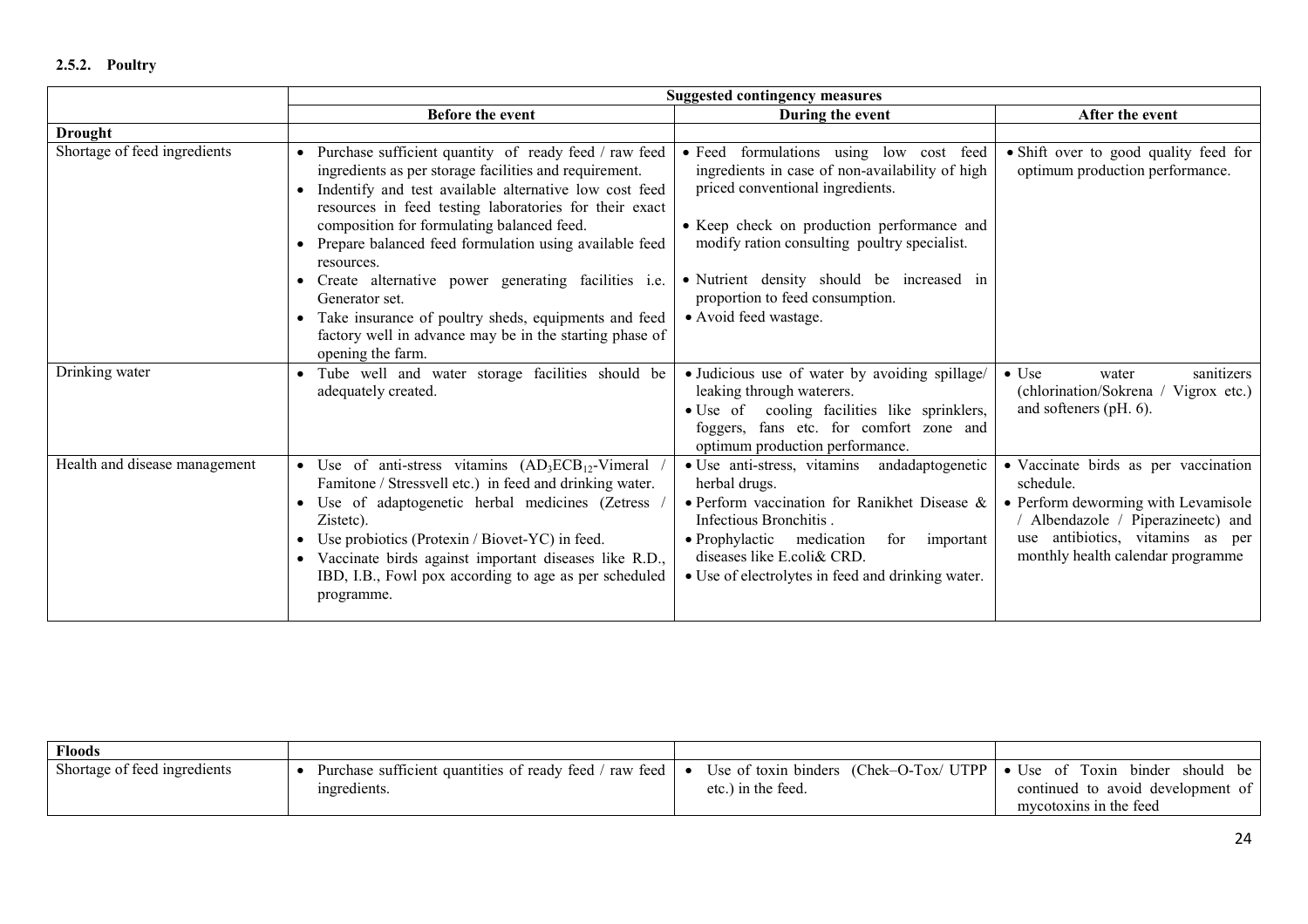|                                                                  | Store feeding material in suitable houses which should<br>be leak proof and without dampness.<br>Store feed on iron stands away from the wall to avoid<br>increase in moisture & mould growth.<br>Road repairing for transporting feed and farm products.<br>Take insurance of poultry sheds, equipments, feed<br>factory and mortality of birds due to drowning in flood<br>water well in advance may be in the starting phase of<br>opening the farm. | All electric connections should be in good<br>condition to avoid shock and accident.                                         |                                                                                                         |
|------------------------------------------------------------------|---------------------------------------------------------------------------------------------------------------------------------------------------------------------------------------------------------------------------------------------------------------------------------------------------------------------------------------------------------------------------------------------------------------------------------------------------------|------------------------------------------------------------------------------------------------------------------------------|---------------------------------------------------------------------------------------------------------|
| Drinking water                                                   | Drinking water should be stored in over head tanks.<br>Underground water tanks should be repaired and closed<br>properly to avoid contamination.                                                                                                                                                                                                                                                                                                        | Use of water sanitizers and softeners.<br>٠                                                                                  | • Check water quality and accordingly<br>use water sanitizers<br>and water<br>softeners for optimum pH. |
| Health and disease<br>management/construction of<br>poultry shed | Complete vaccination as per the programme for various<br>categories of the birds i.e. Layers & Broilers.<br>Poultry sheds should be constructed at high raised<br>land/or go for raised platform poultry sheds especially<br>in flood affected areas. (conceptional biosecurity)                                                                                                                                                                        | Use of probiotics / or antibiotics in feed to<br>protect birds from bacterial infections like<br>E.coli, CRD, Enteritis etc. | probiotics<br>$\bullet$ Use<br>of<br>should<br>be<br>continued in feed for 10-15 days.                  |

| <b>Cyclones</b>              |                                                         |                                              |                                       |
|------------------------------|---------------------------------------------------------|----------------------------------------------|---------------------------------------|
| Shortage of feed ingredients | Store feed ingredients / ready feed as per need.        | Avoid direct splashing of water and wind     | • Use good quality and balanced feed  |
|                              | Use curtains to avoid splashing of water in feed stores | draft on the birds by using proper curtains. | for<br>production<br>optimum          |
|                              | and poultry houses.                                     |                                              | performance.                          |
| Drinking water               | Keep ready stock of water sanitizers and softeners.     | Use of water sanitizers and softeners in     | • Repair damages to watering systems, |
|                              |                                                         | drinking water.                              | if any.                               |
|                              |                                                         | Use Toxin binders in feed.                   |                                       |
|                              |                                                         | Mixing of lime in the litter to avoid wet    |                                       |
|                              |                                                         | litter problems and ammonia<br>production.   |                                       |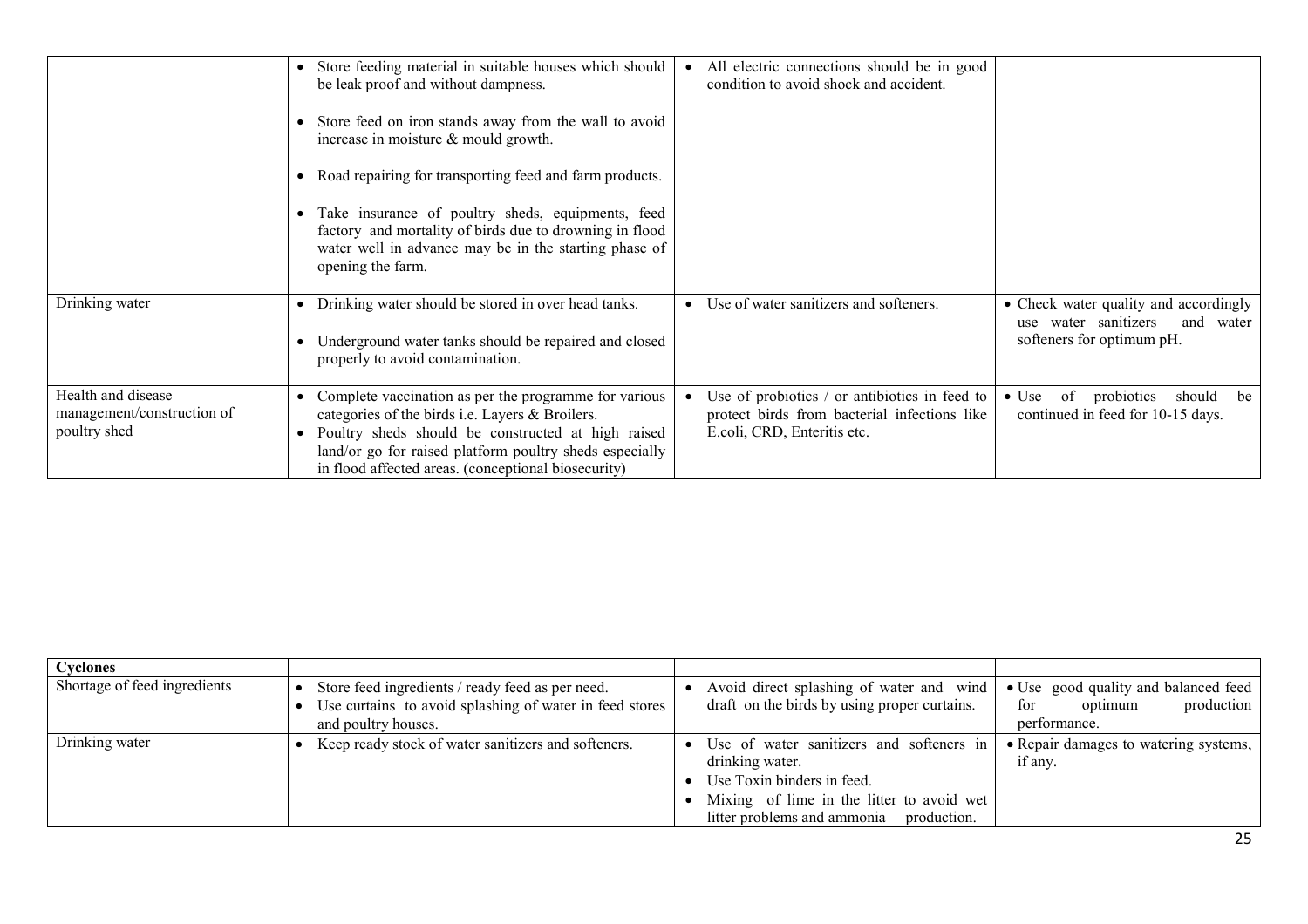| Health and disease management | stock<br>Keep<br>antibiotics<br>and<br>anti-stress<br>of probiotics of<br>vitamins. | Use probiotics<br>and<br>antı<br>stress<br>teed and water. | $\cdot$ $\cdot$<br>coccidiostate<br>antibiotics<br>vitamins<br>and<br>$\bullet$ Use<br>ın<br>teed<br>drugs<br>ın<br>anti-mycoplasma |
|-------------------------------|-------------------------------------------------------------------------------------|------------------------------------------------------------|-------------------------------------------------------------------------------------------------------------------------------------|
|                               |                                                                                     |                                                            | drinking water.                                                                                                                     |

| <b>Heat and cold wave</b>      |                                                                                                                                                                                                                                                                                                   |                                                                                                                                                                                                                                                                                                                                |                                                                                                                                      |
|--------------------------------|---------------------------------------------------------------------------------------------------------------------------------------------------------------------------------------------------------------------------------------------------------------------------------------------------|--------------------------------------------------------------------------------------------------------------------------------------------------------------------------------------------------------------------------------------------------------------------------------------------------------------------------------|--------------------------------------------------------------------------------------------------------------------------------------|
| Shelter/environment management | Install foggers inside the house.<br>Install sprinklers on the roof.<br>Tree plantation surrounding the shed.<br>Purchase of electrolyte and anti-stress vitamins and<br>antibiotics                                                                                                              | Try to Keep the house temperature in<br>$\bullet$<br>comfort zone i.e. $70-75^{\circ}$ F through use of<br>foggers, sprinklers and air velocity fans.<br>Reduce protein by 2% in feed.<br>Use of fat / Vegetable oil $(2-5\%)$ in feed as<br>partial replacement to carbohydrates sources<br>i.e. Maize, Wheat, Rice Kani etc. | $\bullet$ Use of cooling mechanisms to<br>maintain house<br>temperature in<br>comfort zone for best production<br>performance.       |
| Health and disease management  | Birds should be free from bacterial and mycoplasma<br>infections by using antibiotics/ antimycoplasma drugs<br>Tiamutin/ Tylosin etc.) as mortality in affected birds<br>is high due to heat stress.<br>Vaccinate birds for respiratory diseases like Ranikhet<br>disease /Infectious Bronchitis. | Use anti stress vitamins and electrolytes in<br>drinking water / feed.                                                                                                                                                                                                                                                         | • Check titres for respiratory disease<br>and accordingly repeat vaccination<br>against Ranikhet disease / Infectious<br>Bronchitis. |

\* based on forewarning wherever available.

Remarks : Name of only few drugs have been given on example basis. For details poultry specialists should be consulted.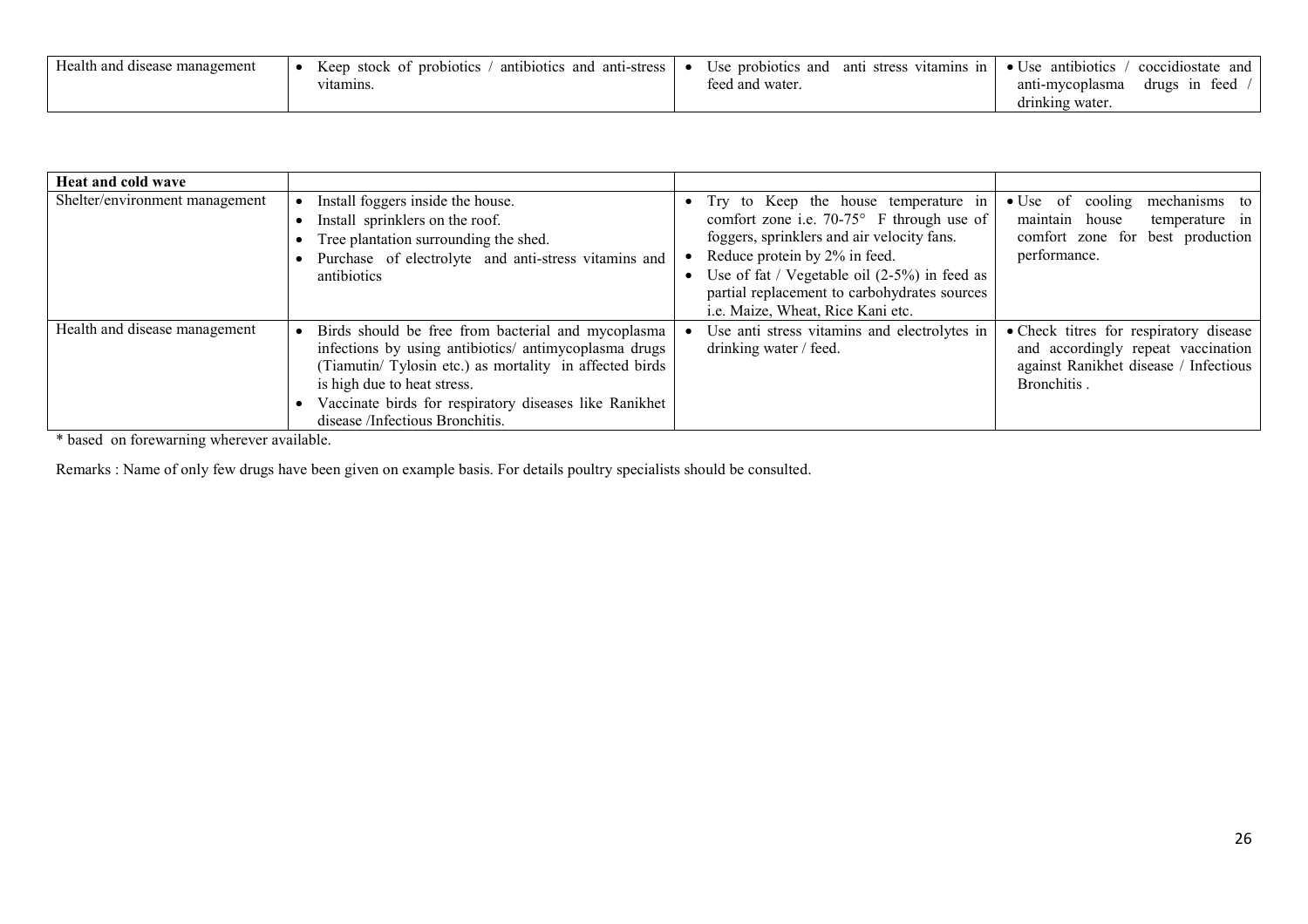## 2.5.3 Fisheries

## Fisheries / Aquaculture: (Ahemadabad&Marine and Inland)

## Contingencies strategies for fisheries

|                                                                            | <b>Suggested contingency measures</b>                                                                                                                                                                             |                                                                                                                                                            |                                                                                                                                       |  |  |
|----------------------------------------------------------------------------|-------------------------------------------------------------------------------------------------------------------------------------------------------------------------------------------------------------------|------------------------------------------------------------------------------------------------------------------------------------------------------------|---------------------------------------------------------------------------------------------------------------------------------------|--|--|
|                                                                            | <b>Before the event</b>                                                                                                                                                                                           | During the event                                                                                                                                           | After the event                                                                                                                       |  |  |
| 1) Drought                                                                 |                                                                                                                                                                                                                   | Connect the all major rivers of state and make network to connect all reservoir and village ponds to defend from drought condition of particular zone.     |                                                                                                                                       |  |  |
| A. Capture                                                                 | $\bullet$<br>effected)                                                                                                                                                                                            | Marine sector couldn't effected directly but estuarine biodiversity will effected (some fresh water fish migrate to marine or vice versa for breeding will |                                                                                                                                       |  |  |
| Marine                                                                     | fish<br>database<br>$\sigma$<br>Prepare<br>$\bullet$<br>particular zone                                                                                                                                           | Catadromus fish stock affected due to scarcity of river water.<br>$\bullet$                                                                                | Developed the stock by stocking of fishes<br>$\bullet$<br>during favorable condition, it will auto<br>stock fish in natural condition |  |  |
| Inland                                                                     | $\bullet$<br>survive.                                                                                                                                                                                             | Inland sector will affected most during the drought condition. Indian Major Carp, Exotic Carp, Cat fish and other biodiversity will either migrate or not  |                                                                                                                                       |  |  |
| (i) Shallow water depth due to<br>insufficient rains/inflow                | Provide water through cannel<br>$\bullet$<br>from<br>pipeline<br>and<br>major<br>reservoirs to maintain sufficient<br>water depth<br>Taxonomic fish data collection<br>$\bullet$<br>& Preserved fish stock (gene) | Migration of fish stock<br>$\bullet$<br>Conservation of breeders/ fish stock at unaffected area<br>$\bullet$                                               | Transplant the fish stock and breed the<br>$\bullet$<br>fish in hatchery to stock the fish seed in<br>affected area                   |  |  |
| (ii) Changes in water quality                                              | Migration of fish due to change<br>$\bullet$<br>of water quality                                                                                                                                                  |                                                                                                                                                            |                                                                                                                                       |  |  |
| (iii) Any other                                                            |                                                                                                                                                                                                                   |                                                                                                                                                            |                                                                                                                                       |  |  |
| <b>B.</b> Aquaculture                                                      | $\bullet$                                                                                                                                                                                                         | "Culture of aquatic organisms in confined water body", so this sector will affected most incase of either non availability of water or mismanagement.      |                                                                                                                                       |  |  |
| (i) Shallow water in ponds due<br>to insufficient rains/ inflow            | Lower the stocking density by<br>$\bullet$<br>harvest the big size (500 gm)<br>fish and place in market.<br>Transfer of under culture fishes<br>to abundance water zone                                           | Pre- harvest all the materials (fish and prawns) $\&$ preserved by<br>$\bullet$<br>freezing                                                                | Sanitize the dead fish biomass.                                                                                                       |  |  |
| (ii) Impact of salt load build<br>up in ponds / change in water<br>quality | Protect the water and use of lime<br>$\bullet$<br>and other probiotics                                                                                                                                            | Cover the pond with plants (duckweed etc) to protect from<br>$\bullet$<br>evaporation.                                                                     | Flush the pond with fresh water and<br>$\bullet$<br>manure before the next stocking of fish to<br>maintain the food chain             |  |  |
| (iii) Any other                                                            |                                                                                                                                                                                                                   |                                                                                                                                                            |                                                                                                                                       |  |  |

| 2) Floods                     | Flood are generally predicted and early warning will protect the lives and livelihood                                                                             |  |  |
|-------------------------------|-------------------------------------------------------------------------------------------------------------------------------------------------------------------|--|--|
| A. Capture                    | Change of breeding grounds, migration of fish against and with the water, and increase of fish stock etc, so positive affect on capture fisheries.                |  |  |
| Marine                        | All the fishermen must call back from fishing<br>No fishing                                                                                                       |  |  |
| Inland                        | All the fishermen must call back from fishing  <br>No fishing                                                                                                     |  |  |
| (i) Average compensation paid | Recognizing the risk of flood $\&$ making the<br>Measure social impact of losses risks<br>Send the rescue teams to protect the lives of the $\vert \bullet \vert$ |  |  |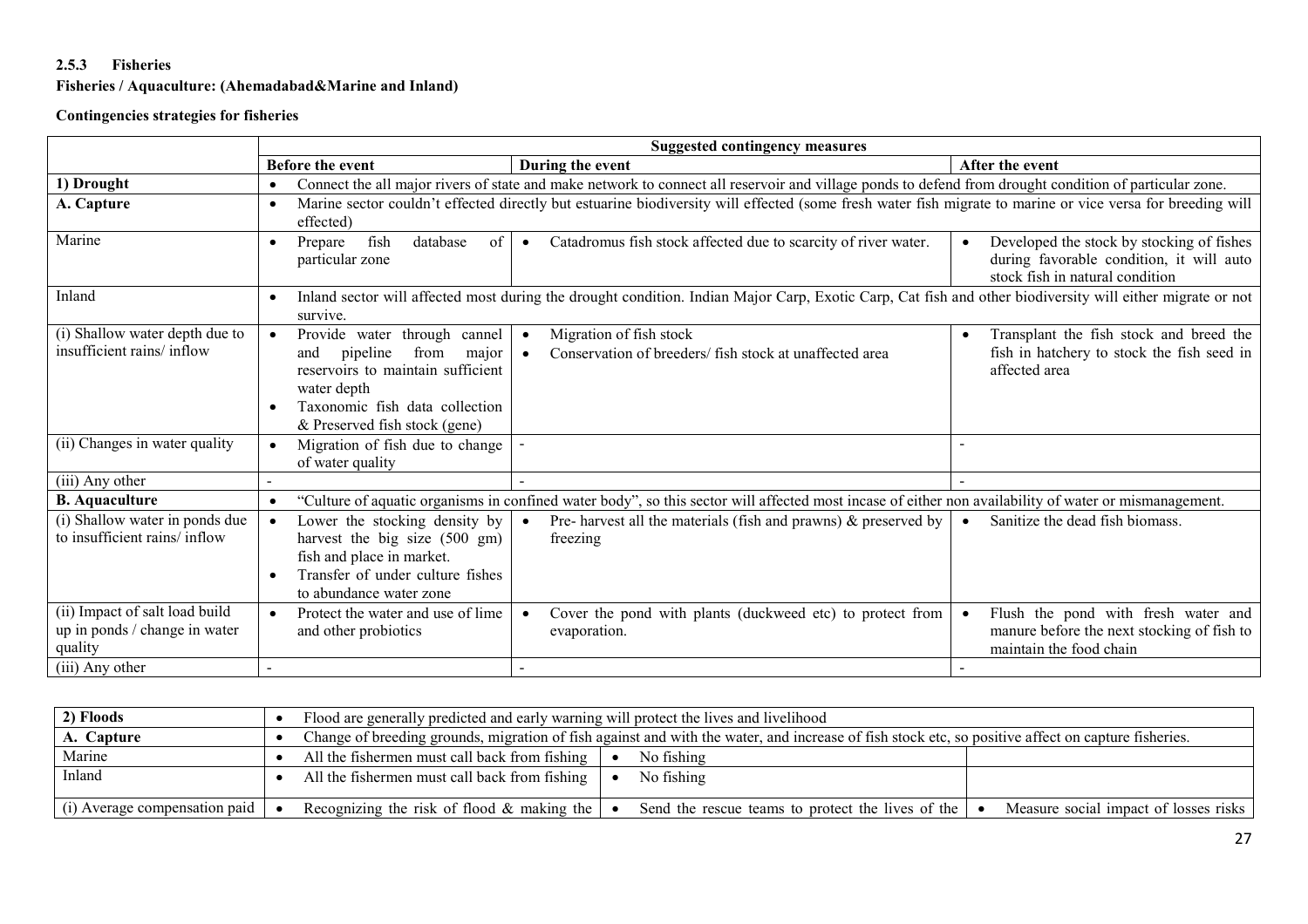| due to loss of human life                               | people aware of it<br>Migrate the people at safe place<br>$\bullet$<br>Collect the details information of swimmers<br>& life savers appliances.                                                  | most vulnerable peoples.                                                                                                                     | of diseases, loss of employment.<br>The most vulnerable fishermen be<br>taken care of first and fast               |
|---------------------------------------------------------|--------------------------------------------------------------------------------------------------------------------------------------------------------------------------------------------------|----------------------------------------------------------------------------------------------------------------------------------------------|--------------------------------------------------------------------------------------------------------------------|
| (ii) No. of boats/nets/<br>damaged                      | Transfer boats/nets at safe places<br>$\bullet$                                                                                                                                                  | If possible protect boats during rescue operation<br>$\bullet$                                                                               | Identify the damages according to<br>assessment & compensate                                                       |
| (iii) No. of houses damaged                             |                                                                                                                                                                                                  |                                                                                                                                              |                                                                                                                    |
| (iv) Loss of stock                                      |                                                                                                                                                                                                  |                                                                                                                                              |                                                                                                                    |
| (v) Changes in water quality                            |                                                                                                                                                                                                  |                                                                                                                                              |                                                                                                                    |
| (v) health and diseases                                 | Prepared the medical rescue team<br>$\bullet$                                                                                                                                                    | $\blacksquare$                                                                                                                               | Proper hygiene & sanitation<br>Send the medical rescue team with<br>drugs.                                         |
| <b>B.</b> Aquaculture                                   |                                                                                                                                                                                                  | Flood affects the culture ponds which situated near the river. It demolished the pond dyke, overflows the pond and contaminated the culture. |                                                                                                                    |
| (i) Inundation with flood water                         | Transfer of aquaculture farmers to protected<br>$\bullet$<br>places<br>Harvest fish from culture ponds and preserved<br>or sale at market<br>Protect the pond dykes with sand bags.<br>$\bullet$ |                                                                                                                                              | Harvest the culture fish & wild fish<br>which came with flood water.<br>Disinfect the ponds with chemicals<br>٠    |
| (ii) Water continuation and<br>changes in water quality | Reduced water level of culture pond.<br>$\bullet$                                                                                                                                                | Flood water fills the pond if empty or reduced<br>$\bullet$<br>before the flood.                                                             | Exchange water with fresh water to<br>maintain the water quality.                                                  |
| (iii) health and diseases                               | Take preventive measures                                                                                                                                                                         |                                                                                                                                              | fish<br>Destroyed<br>the<br>with<br>dead<br>disinfectant                                                           |
| (v) Loss of stock and<br>inputs(feed etc)               | Transfer the stock and inputs at safe places<br>$\bullet$                                                                                                                                        |                                                                                                                                              | Demolish the decayed feed                                                                                          |
| Infrastructure damage(pumps,<br>aerators, huts etc)     | Transfer the detachable infrastructure at safe<br>$\bullet$<br>places                                                                                                                            | $\blacksquare$                                                                                                                               | of<br>- of<br>Measures<br>impact<br>losses<br>$\bullet$<br>infrastructure and provide assist for<br>rehabilitation |
| (vi) Any other                                          |                                                                                                                                                                                                  |                                                                                                                                              |                                                                                                                    |

| 3. Cyclone / Tsunami                                            | forewarned                                                                                                                                                                          | Cyclone, heavy rain and flooding are generally predicted and early warning are issued by the concern agencies, while Tsunami, Oil spill etc. cannot be |                                                                                                                                               |
|-----------------------------------------------------------------|-------------------------------------------------------------------------------------------------------------------------------------------------------------------------------------|--------------------------------------------------------------------------------------------------------------------------------------------------------|-----------------------------------------------------------------------------------------------------------------------------------------------|
| A. Capture                                                      | Capture fishery affected due to cyclone, as current pattern change & upwelling cause the migration of some fish species, so it will either affect to stock<br>or species variation. |                                                                                                                                                        |                                                                                                                                               |
| Marine                                                          | On the costal region, fishermen staying away from the vulnerable zone is one way of prevention                                                                                      |                                                                                                                                                        |                                                                                                                                               |
| (i) Average compensation paid<br>due to loss of fishermen lives | Recognizing the risk of cyclone and making<br>the people aware of risk<br>Migrate the fishermen at safe place                                                                       | Protecting the lives and livelihood of the most<br>vulnerable fishermen                                                                                | Measure social impact of losses risks<br>of diseases, loss of employment.<br>The most vulnerable fishermen be<br>taken care of first and fast |
| $(ii)$ Avg. no. of boats/nets/<br>damaged                       | Identify the boats and convey messages of<br>disaster in the sea.                                                                                                                   | Warning signals, use of flares, seeking help by<br>attracting attention.                                                                               | Compensation of damages should be<br>provide after real assessment of                                                                         |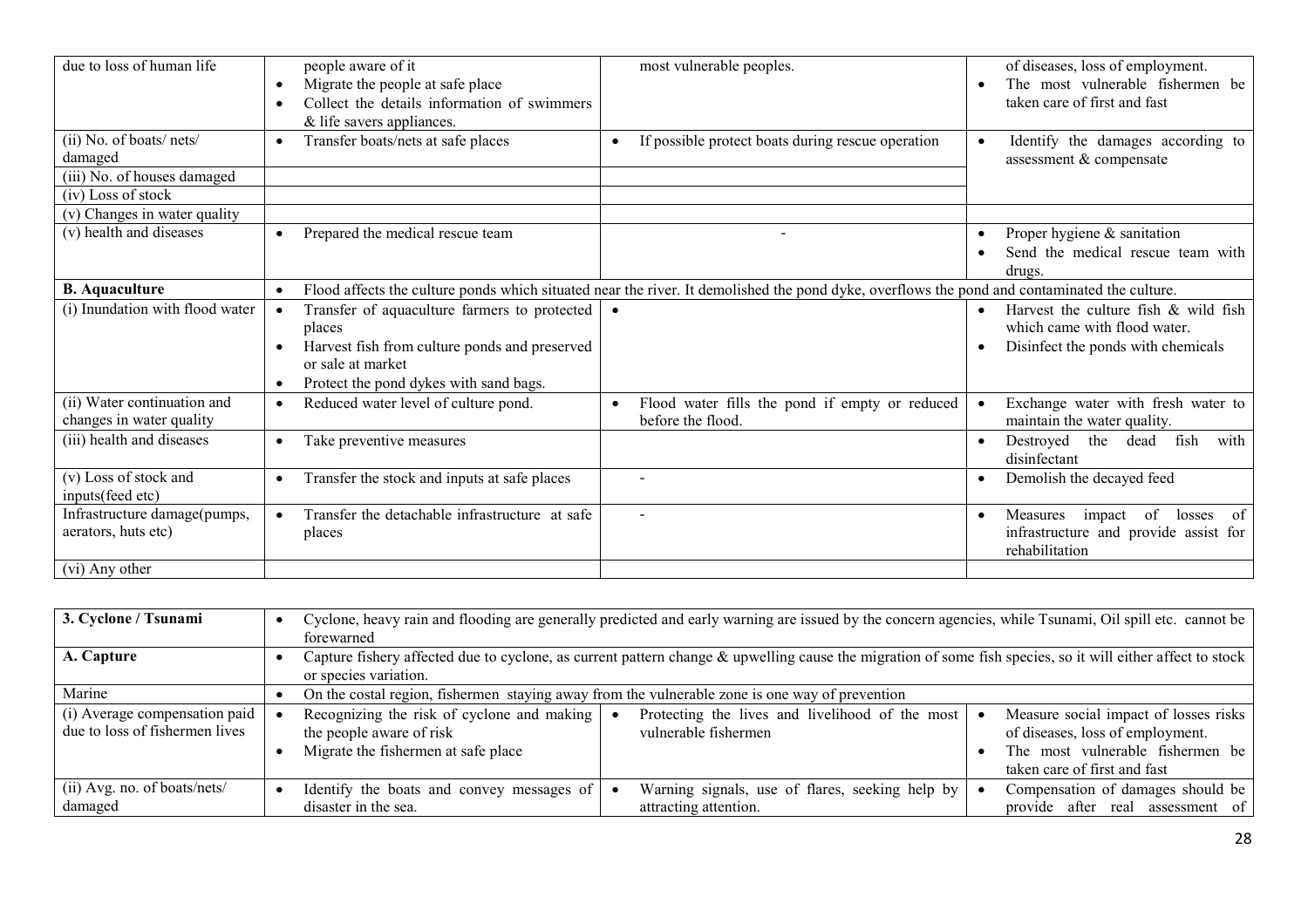|                                                                                                                                            | Birthing the boats at safe place                                                                                                                                                                                                | Prevent the lives among damaged boats                                   | damages (boat/net)                                                                                                                            |  |
|--------------------------------------------------------------------------------------------------------------------------------------------|---------------------------------------------------------------------------------------------------------------------------------------------------------------------------------------------------------------------------------|-------------------------------------------------------------------------|-----------------------------------------------------------------------------------------------------------------------------------------------|--|
| (iii) Avg. no. of houses<br>damaged                                                                                                        |                                                                                                                                                                                                                                 |                                                                         | As above                                                                                                                                      |  |
| Inland                                                                                                                                     | Recognizing the risk of cyclone and making<br>the people aware of risk<br>Migrate the fishermen at safe place                                                                                                                   | Protecting the lives and livelihood of the most<br>vulnerable fishermen | Measure social impact of losses risks<br>of diseases, loss of employment.<br>The most vulnerable fishermen be<br>taken care of first and fast |  |
| <b>B.</b> Aquaculture                                                                                                                      | Most of coastal aquaculture farms (shrimp culture) will affect most due to cyclone & tsunami, as sea water intrusion, high current & tide & high wind<br>velocity will affect the dyke and infrastructure of aquaculture units. |                                                                         |                                                                                                                                               |  |
| (i) Overflow/ flooding of<br>ponds<br>(ii) Changes in water quality<br>(fresh water/ brackish water<br>ratio)<br>(iii) Health and diseases | Pre- harvest the materials (fish and prawns)<br>٠<br>Protect the dykes by putting soil bags.<br>$\bullet$<br>Place the iron screen on inlet and outlet                                                                          | In case of over flooding open outlet of the pond<br>$\bullet$           | Measure impact of losses and risks of<br>diseases<br>Provide better hygienic sanitation,<br>disinfected the ponds.                            |  |
| (iv) Loss of stock and inputs<br>(feed, chemicals etc)                                                                                     | Transfer the stock and inputs at safe places                                                                                                                                                                                    |                                                                         | Destroy the decomposed feed                                                                                                                   |  |
| (v) Infrastructure<br>damage(pumps, aerators,<br>shelters/huts etc)                                                                        | Transfer the detachable infrastructure at safe<br>$\bullet$<br>places                                                                                                                                                           |                                                                         | of<br>of<br>Measures<br>impact<br>losses<br>infrastructure and provide assist for<br>rehabilitation                                           |  |
| (vi) Any other                                                                                                                             |                                                                                                                                                                                                                                 |                                                                         |                                                                                                                                               |  |

| 4. Heat wave and cold wave                         | This factor will affect indirectly to the fish stock.                                                                     |                                                                                                                                                                                                                                               |                                                                                                                                                |
|----------------------------------------------------|---------------------------------------------------------------------------------------------------------------------------|-----------------------------------------------------------------------------------------------------------------------------------------------------------------------------------------------------------------------------------------------|------------------------------------------------------------------------------------------------------------------------------------------------|
| A. Capture                                         | Due to heat and cold wave some fishes migrate to offshore as well as non affected area so, it will affect the fish catch. |                                                                                                                                                                                                                                               |                                                                                                                                                |
| Marine                                             | Assessment of capture fish catch                                                                                          | Study the impact of heat and cold wave on fish $\vert \bullet \vert$<br>capture and biodiversity.                                                                                                                                             | Established the fishery                                                                                                                        |
| Inland                                             | Assessment of capture fish catch                                                                                          | As above                                                                                                                                                                                                                                      | As above                                                                                                                                       |
| <b>B.</b> Aquaculture                              | Due to these factor, fish growth will affect, change in feeding, breeding and rearing of fish larvae.                     |                                                                                                                                                                                                                                               |                                                                                                                                                |
| (i) Changes in pond<br>environment (water quality) | Exchange of water to maintain the water<br>temperature and water parameter                                                | Use equipment to protect the fish from drastic<br>change in temperature as well as depletion of<br>oxygen, i.e. use of thermostat heater to maintain<br>constant pond temperature $\&$ use of aerator to<br>maintain dissolve oxygen in pond. | Acclimatize the fish stock in natural<br>condition and reduced the used<br>equipments from the ponds. Maintain<br>the feed ration accordingly. |
| (ii) Health and Disease<br>management              | Take some preventive measures to protect<br>from disease                                                                  | Use of probiotics as well as fresh and live feed                                                                                                                                                                                              |                                                                                                                                                |
| (iii) Any other                                    |                                                                                                                           |                                                                                                                                                                                                                                               |                                                                                                                                                |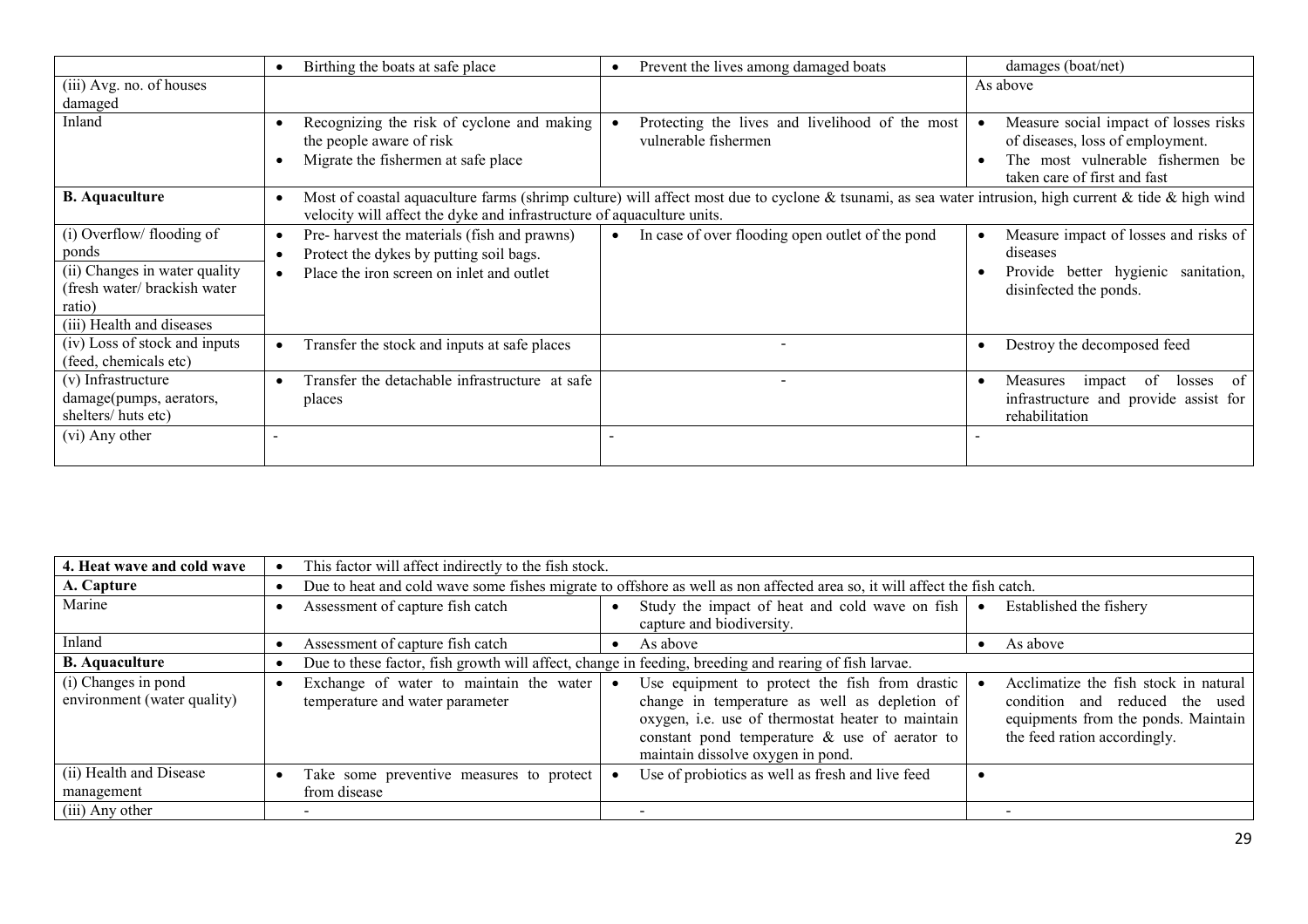

Annexure-I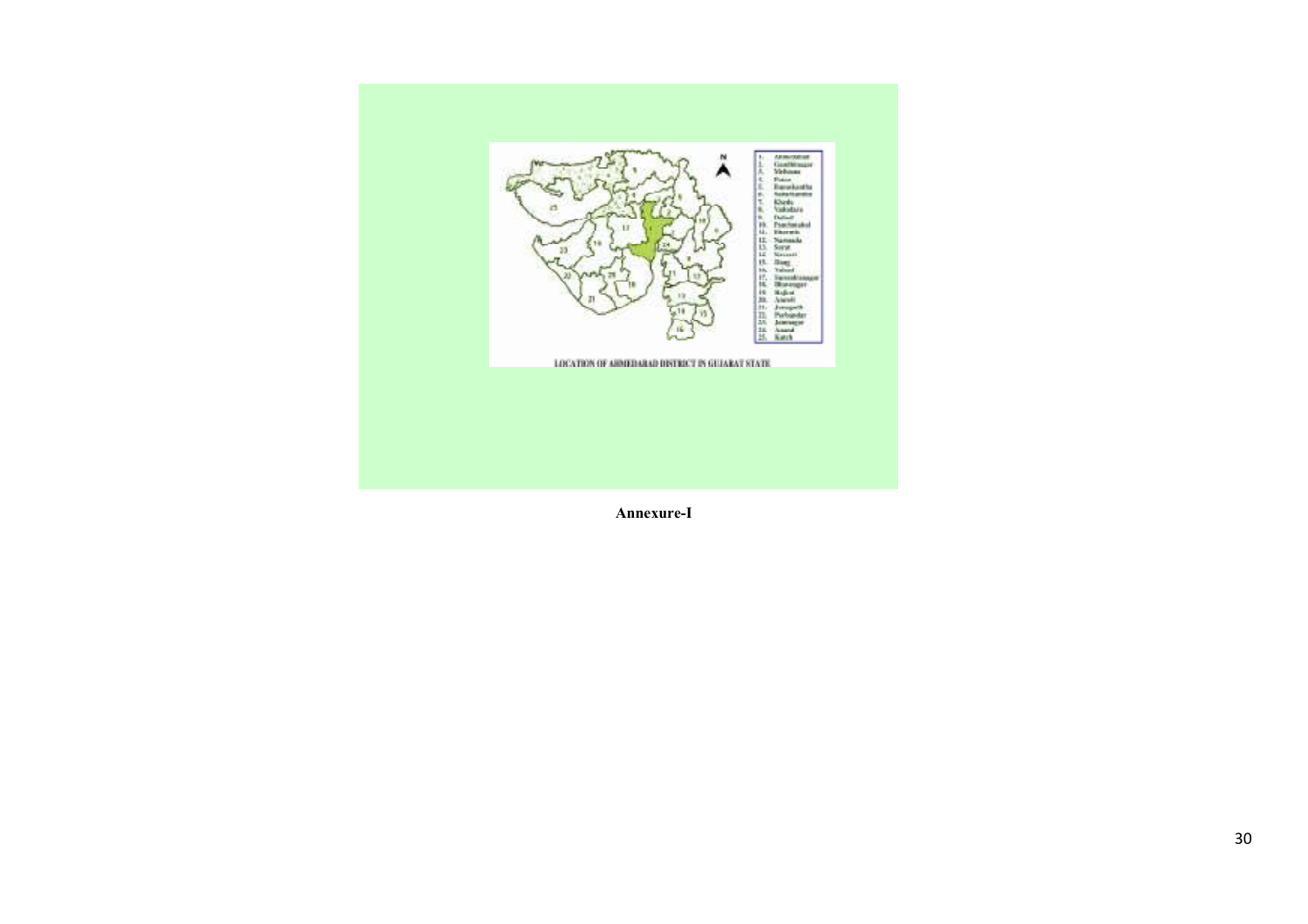

Annexure-II